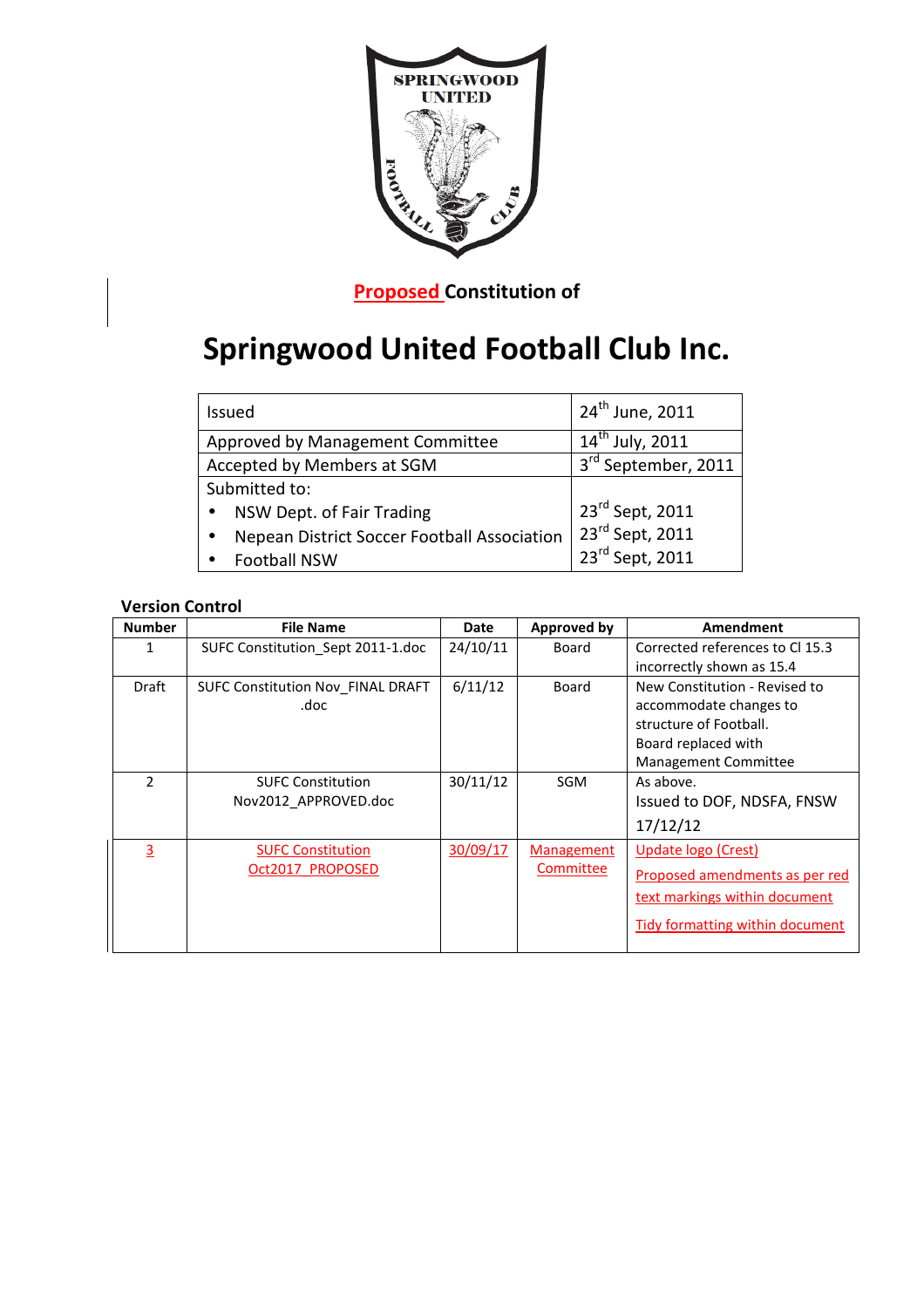# **Table of Contents**

| 1                                           | <b>THE CLUB NAME</b>                                                              | 5                       |  |  |
|---------------------------------------------|-----------------------------------------------------------------------------------|-------------------------|--|--|
| 2                                           | <b>OBJECTIVES</b>                                                                 | 5                       |  |  |
| 3                                           | <b>POWERS</b>                                                                     | 5                       |  |  |
| 3.1                                         | THE POWERS OF THE CLUB WILL BE TO:                                                | 5                       |  |  |
|                                             | <b>PART 2 - DEFINITIONS AND INTERPRETATIONS</b>                                   | 5                       |  |  |
| 4                                           | <b>INTERPRETATIONS</b>                                                            | 5                       |  |  |
| 5                                           | <b>MEMBERSHIP YEAR</b>                                                            | $\overline{\mathbf{z}}$ |  |  |
| 6                                           | <b>FINANCIAL YEAR</b>                                                             | $\overline{\mathbf{z}}$ |  |  |
|                                             | <b>PART 3 - MEMBERSHIP</b>                                                        | 7                       |  |  |
| 7                                           | <b>MEMBERSHIP QUALIFICATIONS</b>                                                  | $\overline{ }$          |  |  |
| 8                                           | <b>CLASSIFICATION AND NOMINATION OF MEMBERS</b>                                   | 87                      |  |  |
| 9                                           | <b>LIMITATIONS OF MEMBERSHIP ENTITLEMENTS</b>                                     | 109                     |  |  |
| 10                                          | <b>CESSATION OF MEMBERSHIP</b>                                                    | <b>109</b>              |  |  |
| 11                                          | <b>REGISTER OF MEMBERS</b>                                                        | 109                     |  |  |
| 12                                          | <b>FEES AND SUBSCRIPTIONS</b>                                                     | 1140                    |  |  |
| 13                                          | <b>MEMBERS ENTITLEMENTS</b>                                                       | 1140                    |  |  |
| 14                                          | <b>MEMBERS RESPONSIBILITIES</b>                                                   | 11                      |  |  |
|                                             | <b>PART 4 - COMMITTEES</b>                                                        | 1140                    |  |  |
| 154                                         | POWERS, DUTIES AND FUNCTIONS OF THE MANAGEMENT COMMITTEE                          | 1110                    |  |  |
| 165                                         | <b>SUB-COMMITTEES OF THE MANAGEMENT COMMITTEE</b>                                 | 1244                    |  |  |
| 176                                         | <b>STRUCTURE AND MEMBERSHIP OF THE MANAGEMENT COMMITTEE</b>                       | 1413                    |  |  |
| 187                                         | <b>GENERAL POWERS, DUTIES AND FUNCTIONS OF ALL SUB-COMMITTEES</b>                 | 1544                    |  |  |
| 198                                         | <b>ELECTION OF MEMBERS OF THE MANAGEMENT COMMITTEE</b>                            | 1644                    |  |  |
| 2019                                        | <b>CASUAL VACANCIES</b>                                                           | 1745                    |  |  |
| 210                                         | <b>REMOVAL OF MEMBER OF THE MANAGEMENT COMMITTEE OR SUB-COMMITTEE</b>             | 1746                    |  |  |
| 221                                         | <b>RIGHT OF APPEAL OF MEMBERS</b>                                                 | 1846                    |  |  |
| <b>PART 5 - MEETINGS AND VOTING</b><br>1846 |                                                                                   |                         |  |  |
| 232                                         | <b>COMMITTEE MEETINGS AND QUORUM</b>                                              | 1846                    |  |  |
| 243                                         | <b>VOTING AND DECISIONS AT COMMITTEE MEETINGS</b>                                 | 1947                    |  |  |
| 254                                         | <b>ANNUAL GENERAL MEETING</b>                                                     | 2017                    |  |  |
| 265                                         | <b>SPECIAL GENERAL MEETING</b>                                                    | 2018                    |  |  |
| 277                                         | <b>REQUISITION BY MEMBERS OF A SPECIAL GENERAL MEETING</b>                        | 21                      |  |  |
| 28                                          | <b>QUORUM FOR A GENERAL MEETING</b>                                               | 2149                    |  |  |
| 298                                         | PRESIDING MEMBER OF A GENERAL MEETING                                             | 2249                    |  |  |
| 3029                                        | <b>ADJOURNMENT OF A GENERAL MEETING</b>                                           | 2220                    |  |  |
|                                             | SUFC Constitution 2017 SGM proposed changesSUFC Constitution Nov2012 APPROVED.doc |                         |  |  |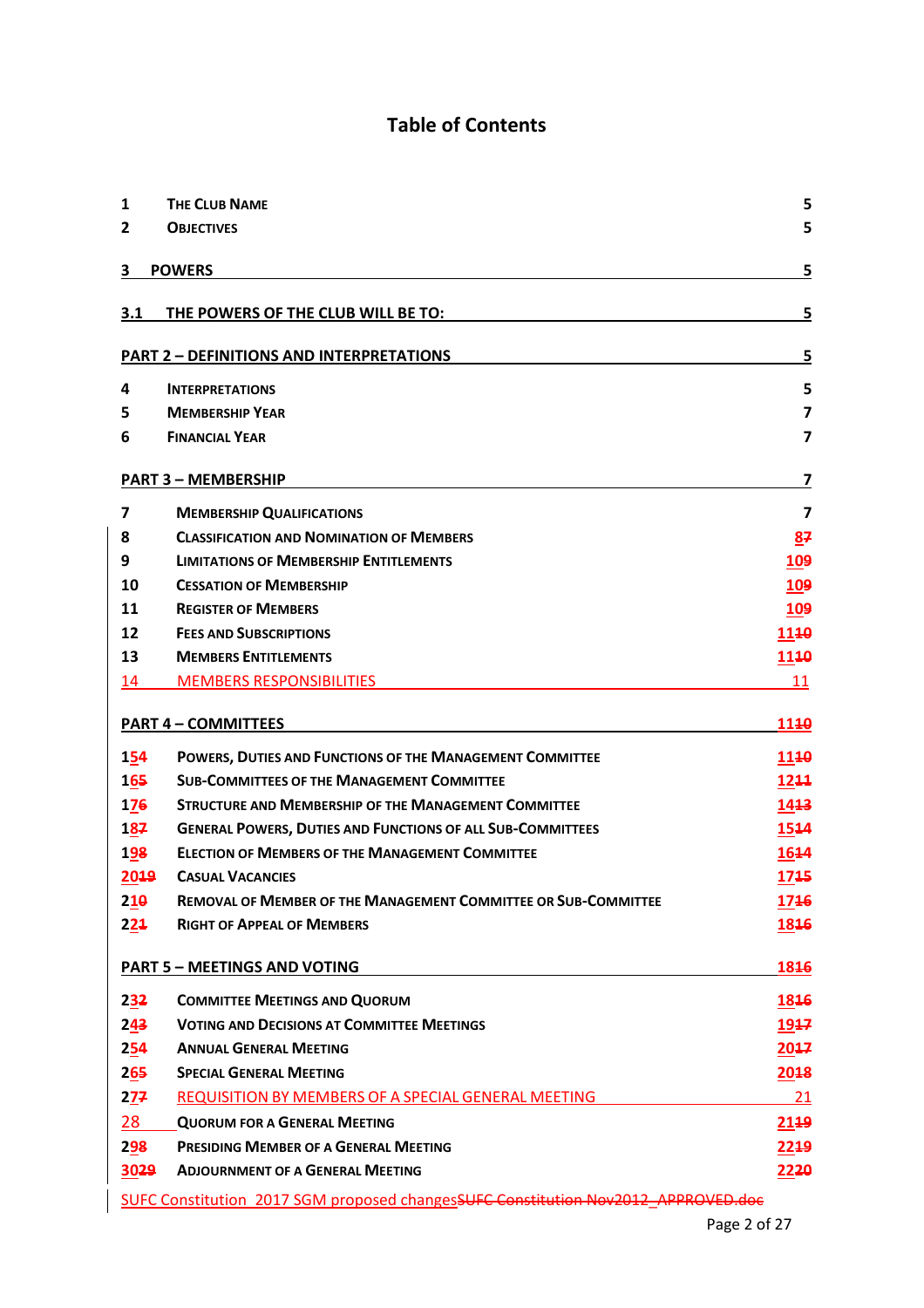| 310                           | <b>MAKING OF DECISIONS AT A GENERAL MEETING</b> | 2220 |
|-------------------------------|-------------------------------------------------|------|
| 321                           | <b>VOTING AT A GENERAL MEETING</b>              | 2320 |
|                               |                                                 |      |
|                               | <b>PART 6 - FINANCES</b>                        | 2321 |
| 332                           | <b>FUNDS - SOURCE</b>                           | 2321 |
| 343                           | <b>FUNDS - MANAGEMENT</b>                       | 2321 |
| 354                           | <b>BANK AUTHORITY</b>                           | 2421 |
|                               |                                                 |      |
|                               | <b>PART 7 - MISCELLANEOUS</b>                   | 2422 |
| 365                           | <b>PAID EMPLOYEES OF THE CLUB</b>               | 2422 |
| 376                           | <b>INDEMNITY</b>                                | 2422 |
| 3 <u>8</u> 7                  | <b>PUBLIC OFFICER</b>                           | 2523 |
| 398                           | <b>COMMON SEAL</b>                              | 2623 |
| 4039                          | <b>CUSTODY OF BOOKS</b>                         | 2623 |
| $4\underline{1}\underline{0}$ | <b>INSPECTION OF BOOKS</b>                      | 2623 |
| 424                           | <b>SERVICE OF NOTICES</b>                       | 2623 |
| 432                           | <b>PATRONS</b>                                  | 2624 |
| 443                           | <b>DISTRIBUTION OF PROPERTY ON WINDING UP</b>   | 2724 |
| 454                           | <b>AUDITORS</b>                                 | 2724 |

 $\overline{\phantom{a}}$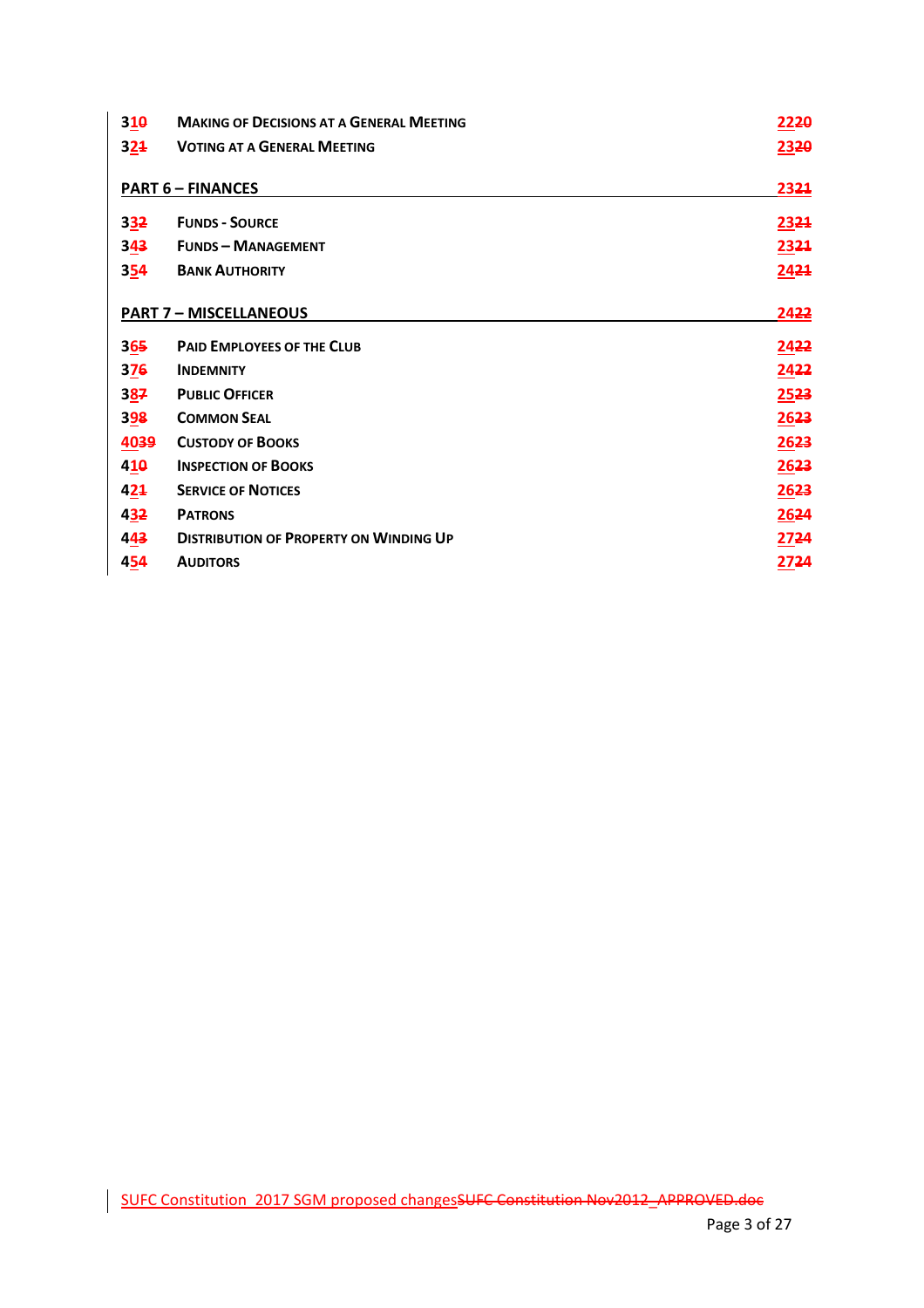#### **PREAMBLE**

Springwood United Football Club Incorporated (SUFC) is a community based club with its roots dating back to 19687 when the club, then known as Springwood Soccer & Sports Club (SSSC), was formed with five (5) teams. Since these modest beginnings, SUFC has grown to a membership of over 1,000 in 2012.

In 1978 with a grant from the NSW Dept. of Sport and Recreation, a bank loan guaranteed by the Cub Committee and donations from members and the community, SSSC built the clubhouse at Summerhayes Park.

The Club has championed several sports since its inception including football (soccer), netball and darts with Football and Netball teams entered in local competitions (NDSFA and PNA). In 2012 the Club discontinued Netball and Darts to concentrate on Football. The Club has a long history in Football entering the representative football area in 1991 through the Men's State League competition. This was further expanded with Boy's Youth League in 2008 and Women's Super League in 2010. Changes to the competition structure of these leagues forced SUFC from the competitions in 2011 (WSL) and 2012 (MSL and BYL). From 2013 SUFC is a club committed to its vision:

- To be regarded as the best community-based football club in the Nepean and Blue Mountains districts.
- To ensure a safe, successful and supportive environment to all members and to market strong Club and community values.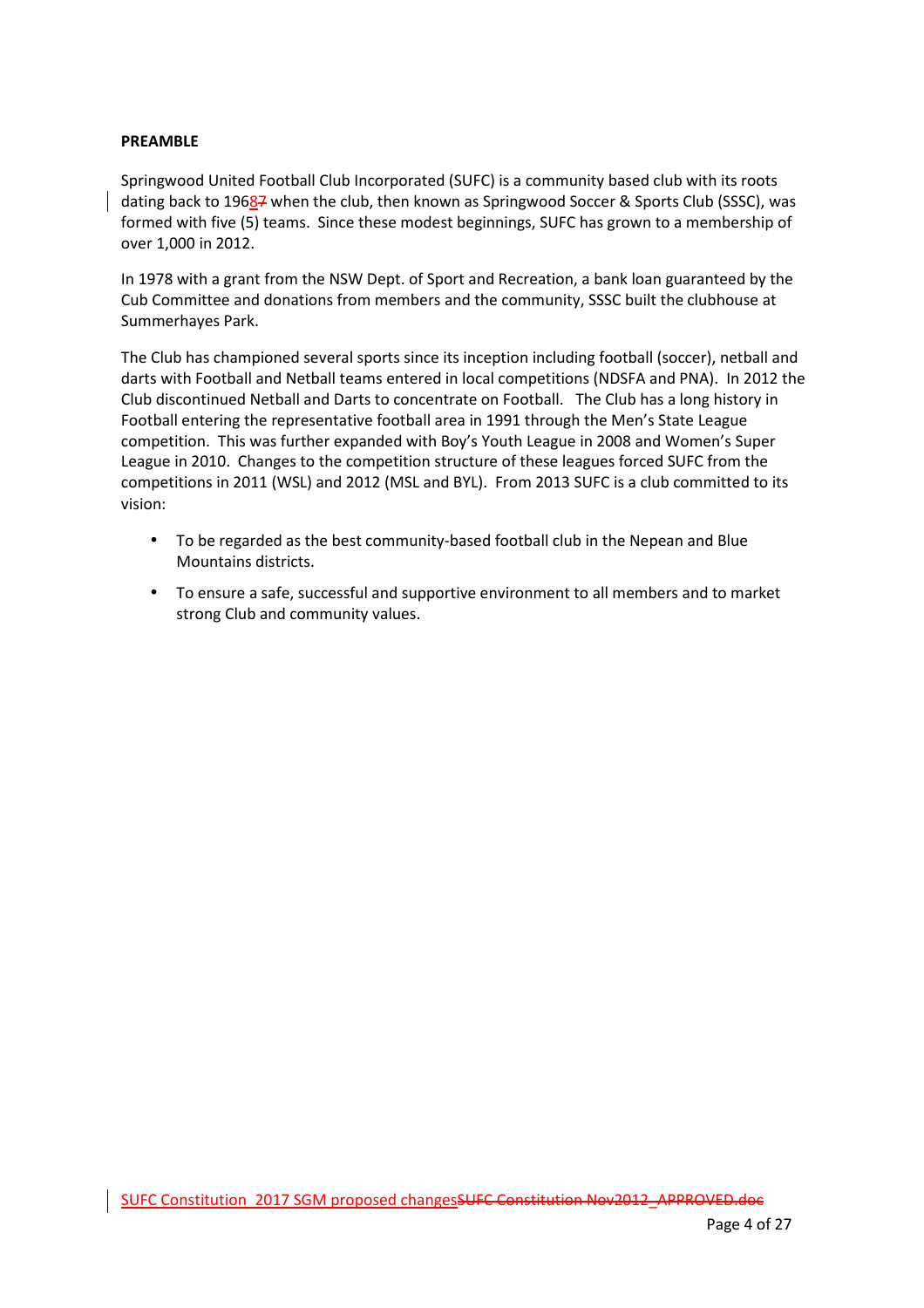# **PART 1 – NAMES, OBJECTIVES AND POWERS**

### **1 The Club Name**

- 1.1 The name of this Club shall be 'Springwood United Football Club Incorporated'.
- 1.2 The official colours of the Club shall be white, with red and black, and the members participating in sporting competition for the club will wear the uniforms of the Club as approved by the Management Committee.

### **2 Objectives**

- 2.1 The Objectives of the Club shall be to foster and develop football and any other sport as the Club determines from time to time by:
	- a) organising and entering teams for junior players and senior players to compete in sporting competitions controlled by the various sporting bodies within those sports.
	- b) promoting sporting and social activities for members of the Club.
	- c) promoting and maintaining throughout the Club the highest possible standard of sportsmanship.
	- d) protecting members and players from unfair treatment and injustice.
	- e) encouraging all members and players to improve their knowledge of the laws of the sport to which they are associated.
- 2.2 The Club shall affiliate with the appropriate District, State or Australian sporting body and shall adopt any decisions of the Parent Sporting Body that affect the playing of those sports.

### **3 Powers**

# **The powers of the Club include to:-**

### **3.1 The Powers of the Club will be to:**

- a) maintain discipline amongst members and players, and to caution, reprimand, censure or impose penalties for any breaches of this Constitutionthese Rules and bBy-Laws of the Club, or for conduct prejudicial to the interests of the Club.
- b) do all such things as may be considered necessary or desirable for the Club to comply with the Rules and By-Laws of the Parent Sporting Body or other affiliated bodies.
- c) act on behalf of members generally, or members individually, in any matter or dispute whether involving any other individual or organisation or not, arising directly from their membership of this Club.
- d) do all such things necessary to implement and enforce any decision of the Parent Sporting Body relating to any player,  $\epsilon$ Coach,  $m$ Manager, official or person who is a member of the Club or seeks to be a member of the Club

# **PART 2 – DEFINITIONS AND INTERPRETATIONS**

### **4 Interpretations**

4.1 In this Constitution:-

'BMCC' means Blue Mountains City Council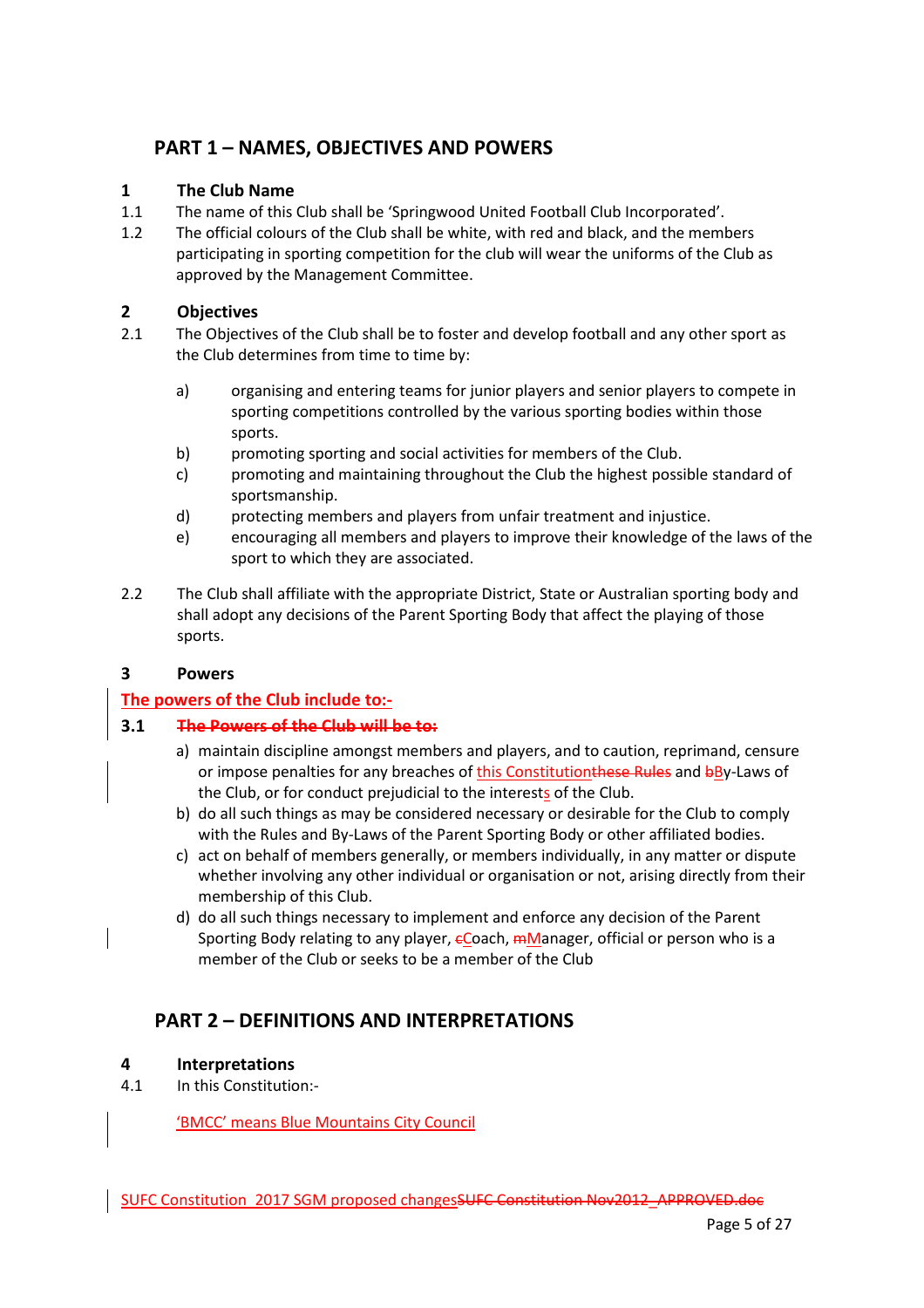'Business Plan' means a document setting out the policy, goals, resources, personnel, financial plans, budgets, activities and plans of the Club.

'Club' means the Springwood United Football Club Incorporated.

'Coach' means any person appointed by a Sub-Committee to coach a team competing in a competition sanctioned by the relevant sports Sub-Committee.

'Coaches and Managers Meeting' means a meeting arranged by the relevant Sub-Committee specifically for Coaches and Managers as appointed by such Sub-Committee.

'Committee Meeting' means a meeting of the Management Committee of the Club or a Sub-Committee of the Club.

 'General Meeting' means an Annual General Meeting of the Club or a Special General Meeting of the Club.

'Laws of the Game' means any rules, laws or regulations of the game "football" as deemed by any of the Parent Sporting Bodies, e.g. the NFA, FNSW, FFA or FIFA

'Manager' means any person appointed by a Sub-Committee to manage a team competing in a competition sanctioned by the relevant sports Sub-Committee.

'Management Committee' means the Board and any reference to the Management Committee in any by-law or policy of the Club is a reference to the Board.

'Member' means a person who, having qualified under Part 3 sectionClause 8 of these rules, rules is subject to the rules and the By-Laws of the Club.

'NRG' means the Nepean Referees Group

'Parent Sporting Body' means the Nepean District Soccer Football Association Incorporated (NDSFA), Football New South Wales Inc (FNSW), Football Federation Australia (FFA), FIFA, or any other entity as required that controls a sport with which the Club is competing in, or their successors.

'Player' means any member of the Club registered to compete in a competition sanctioned by a Committee.

'Registration Day' means the day/s set by the Management Committee for the registration of all players for each forthcoming sports season.

 'Special General Meeting' means a Meeting of the Club other than a Coaches and Managers Meeting, a Management Committee Meeting, a Sub-Committee Meeting or the Annual General Meeting of the Club.

'SSF' means Small Sided Football or MiniRoos. Generally U5-U11 age groups.

'SUFC' means the Springwood United Football Club Incorporated.

'The Act' means the Associations Incorporation Act, 2009.

'The Management Committee' means the governing body of the Club.

'The Regulation" means the Associations Incorporation Regulation 2010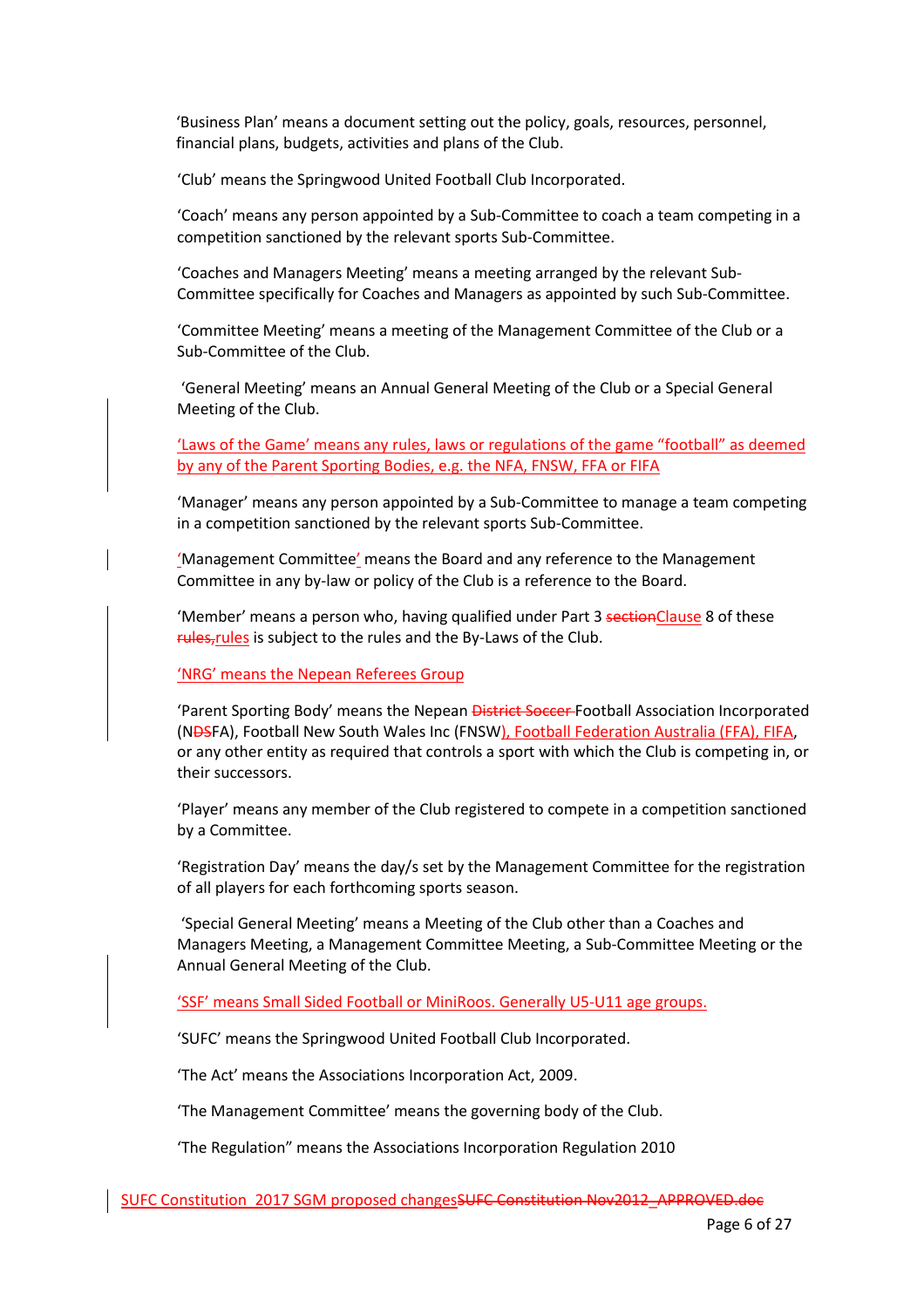4.2 Where the following abbreviations appear throughout these Rules, and By-Laws, they shall have the same meaning as set out here-under:-

NFA DSFA Inc - Nepean District Soccer Football Association Incorporated

- E.O. Executive Officers
- M.C. Management Committee.
- C & M.M. Coaches and Managers Meeting
- S.G.M. Special General Meeting
- A.G.M. Annual General Meeting

SUFC – Springwood United Football Club Incorporated

BMCC – Blue Mountains City Council

NRG – Nepean referees Group

- 4.3 In this Constitution:
	- a) words which imply the singular number shall include the plural: and words which imply the masculine gender shall include the feminine, and visa-versa.
	- b) the provisions of the Interpretation Act 1987 applies to and in respect of these rules in the same manner as those provisions would so apply if these were an instrument made under the Act.
	- c) a reference to a function includes a reference to a power, authority and duty.

#### **5 Membership Year**

5.1 The Membership Year shall be from  $1<sup>st</sup>$  February in one year to 31<sup>st</sup> January of the following year.

### **6 Financial Year**

6.1 The Financial Year shall be from 1<sup>st</sup> October in one year to 30<sup>th</sup> September of the following year.

# **PART 3 – MEMBERSHIP**

#### **7 Membership Qualifications**

- 7.1 Membership of the Club will be open to all persons wishing to participate in the sporting and/or social activities of the Club.
- 7.2 Only members who are eighteen years or older will be eligible to stand for office on the Management Committee, or the Club's Sub-Committees, or to vote at any meeting of the Club.
- 7.3 Paid employees of the Club are eligible to become Members of the Club.
- 7.4 The Management Committee reserves the right to refuse Membership to any person, without giving a reason for that decision.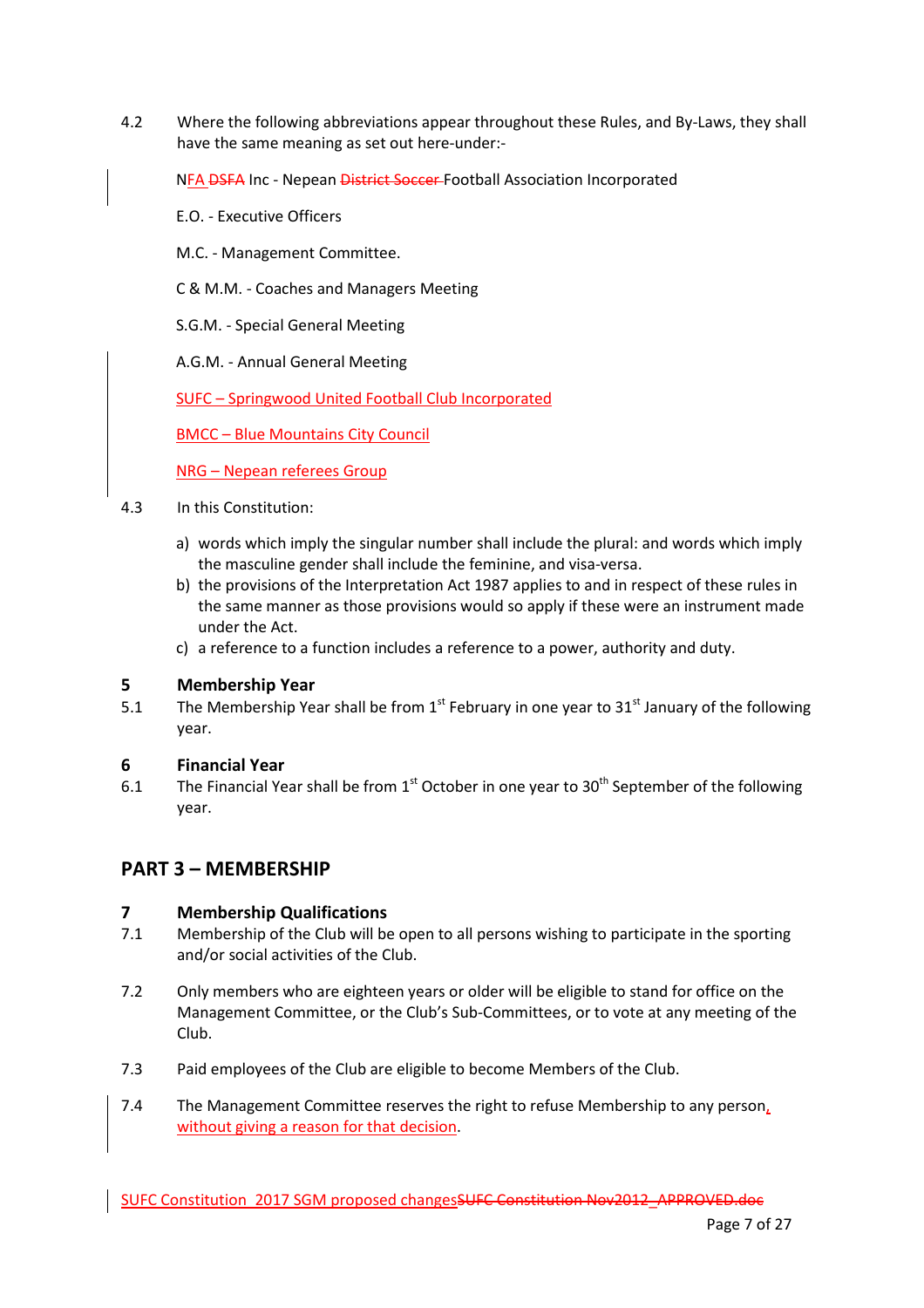## **8 Classification and Nomination of Members**

- 8.1 A **Junior Playing Member** shall be any player under the age of eighteen (18) years who has completed all relevant forms for registration purposes and paid all fees due.
	- a) A Junior Playing Member's membership shall commence from the date of completion of all relevant forms for registration purposes and the payment of all fees due or from the start of the Membership Year, whichever is the later.
	- b) A Junior Playing Member will automatically convert to a Senior Playing Member upon attaining the age of eighteen (18) years.
	- c) Junior playing members, at the time of registration, may nominate one (1) parent or guardian to vote on their behalf at any meeting of the Club, where members have the right to vote. Such voting rights will be limited to one (1) vote per family. The person listed as the contact in 'Emergency Contact 1 Details' within the FFA online registration system is the person entitled to exercise the vote. Unless a person has been given "sole parental responsibility" by an order of a Court that has not been varied or discharged and a copy of that order is provided.
	- d) Pursuant to Clause  $3\frac{1}{2}$ .1, a voting representative of a junior player will be allowed one (1) vote only.
	- e) There will only be one vote per family of junior playing members. Junior playing members will be deemed to be part of the same family where one or more junior playing members have obtained a family discount on the basis that they are part of the same family on registration of the junior playing member.
- 8.2 A **Senior Playing Member** shall be any player eighteen (18) years of age or older who has completed all relevant forms for registration purposes and paid all fees due.
	- 8.2.1 A Senior Playing Member's membership shall commence from the date of completion of all relevant forms for registration purposes and the payment of all fees due or from the start of the Membership Year, whichever is the later.
	- 8.2.2 A Senior Playing Member (iei.e. 18 years of age and above) may vote at any meeting of the Club, where members have the right to vote.
- 8.3 An **Honorary Member** shall be any person holding a position as a member of the Management Committee or any of its Sub-Committees, or as a Coach or Manager of any of the Club's teams or in any other appointed position of the Club.
	- 8.3.1 An Honorary Member's membership shall commence from the date of appointment to that position, by the Management Committee, that makes them eligible to become an Honorary Member.
	- 8.3.2 An Honorary Member shall remain an Honorary Member until the completion of the Membership Year within which they were appointed to the position that made them eligible to become an Honorary Member or the date of acceptance of their notice of resignation from the position that made them eligible to become an Honorary Member (as set out in Section 10) or the date they ceased acting in that position whichever is the earlier.
- 8.4 An **Associate Member** shall be any person who has completed, and lodged with the Club, an Associate Membership Form (having been nominated and seconded by a Member of the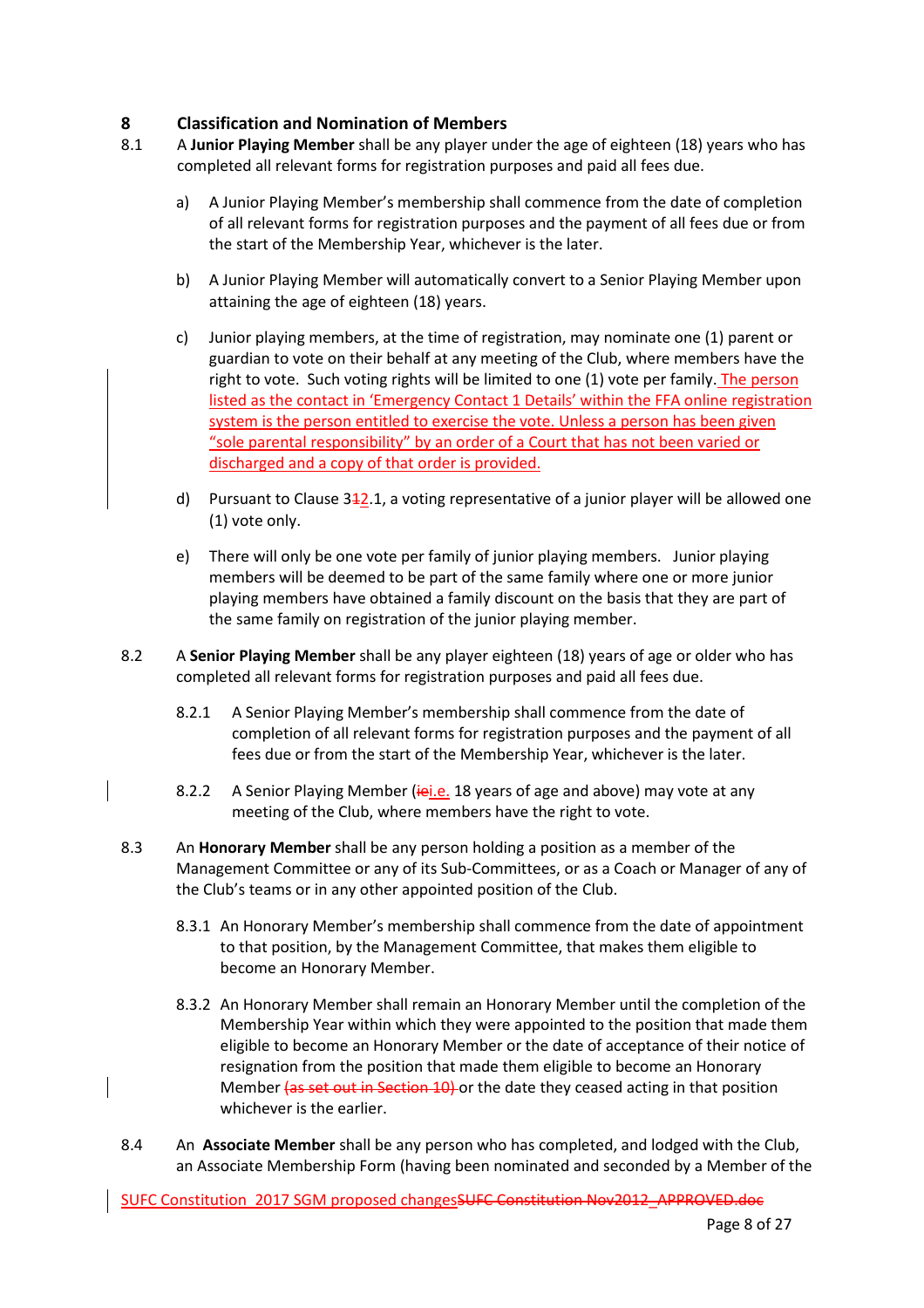Club on that form) and paid all fees payable as determined by the Management Committee, and whose membership has been approved by the Management Committee.

- 8.4.1 The nominations of Associate Members shall be dealt with by the next meeting of the Management Committee. The Secretary shall notify the nominee within fourteen (14) days of that decision.
- 8.4.2 An Associate Member's membership shall commence from the date of approval by the Management Committee of that person being accepted as a member.
- 8.4.3 Where a person's application for Associate Membership is not approved, the Club shall refund to that person all fees paid in relation to their application for Associate Membership within 14 days of the decision not to approve the membership.
- 8.4.4 Associate Members will not be eligible to vote on any meeting of the Club until forty-five (45) days after the approval of their application as an Associate Member.
- 8.5 A **Life Member** shall be any member who has been recommended by the Management Committee for approval at the Annual General Meeting of the Club and who receives at least a 75% majority vote of approval from members voting at the Annual General Meeting of the Club.
	- 8.5.1 When considering whether to recommend a member for eligibility to become a Life Member, the Management Committee must consider the following:
		- a) the Member must be nominated for Life Membership on the appropriate nomination form by a Member of the Club.
		- b) the Member must be seconded for Life Membership on the appropriate nomination form by a Member of the Club and the nominated member must have:
			- i. a minimum of twenty (20) years membership as a Playing Member and made a substantial contribution to the Club as agreed by the relevant Sub-Committee and the Management Committee; or
			- ii. made a substantial contribution to the Club as an Honorary Member of the Club in the capacity as a member of the Management Committee (or a previous Management Committee), or one of the Club's Sub-Committees, for at least eight (8) years; or
			- iii. been a Coach or Manager of any of the Club's teams, for at least fifteen (15) years; or
			- iv. made an outstanding contribution to the Club for the last fifteen (15) years.
	- 8.5.2 When a Life Member dies, they shall be listed as a Life Member with the word 'deceased' after their name.
- 8.6 The person with voting rights of a Junior Member under Clause 8.1 c) shall become a member of the Club. But the only vote they will be entitled to exercise, unless they are a member in their own right, will be the vote on behalf of the junior member.
- 8.68.7 Once Membership is approved by the Club and recorded in the Minutes of the meeting of the Club and all required fees paid, the name of the member shall be entered into the Register of Members.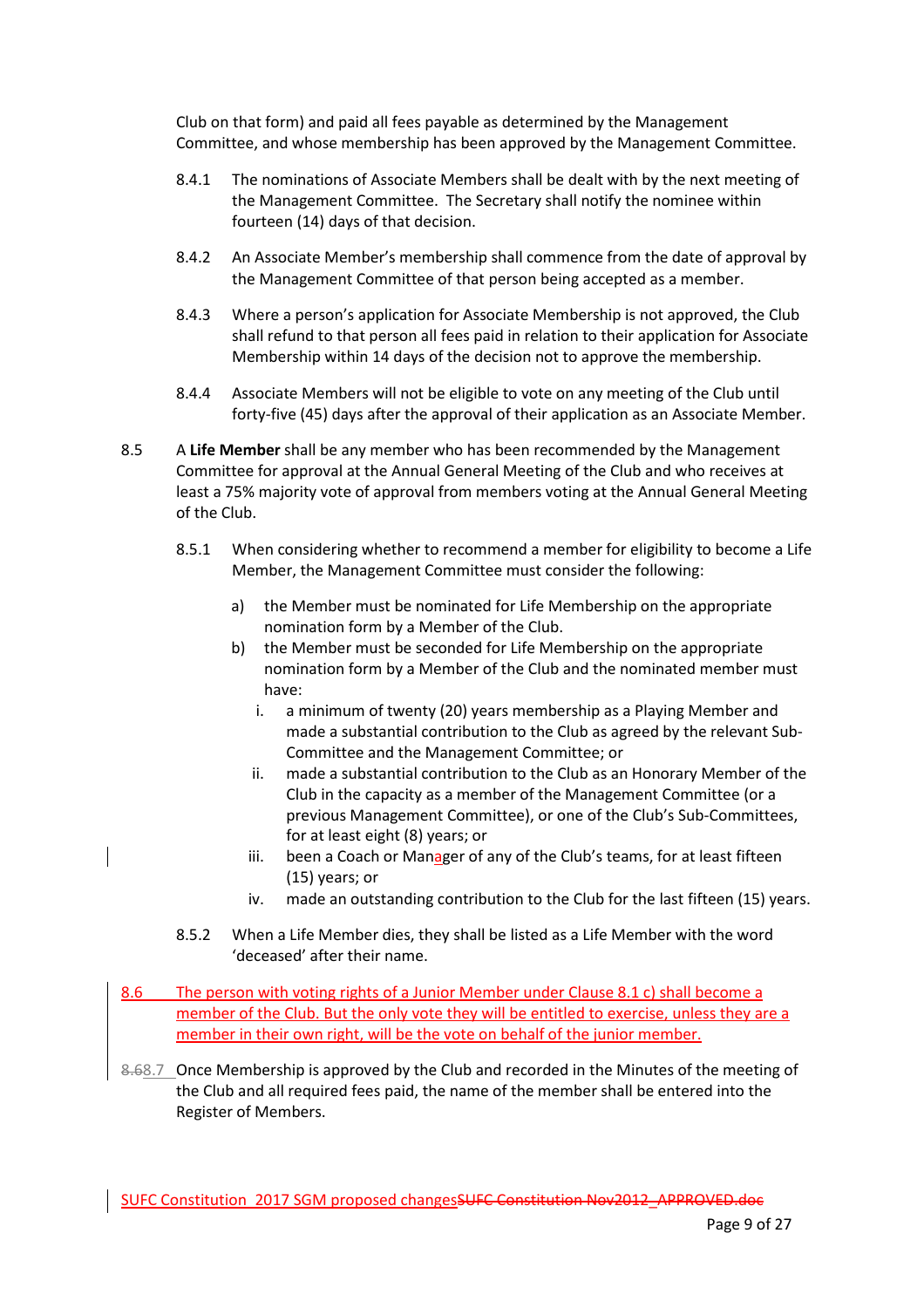### **9 Limitations of Membership Entitlements**

- 9.1 A right, privilege or obligation which a person has by reason of being a Member of the Club:
	- a) is not capable of being transferred or transmitted to another person; and
	- b) terminates upon cessation of the person's membership.

#### **10 Cessation of Membership**

- 10.1 A person ceases to be a Member of the Club if the person:
	- a) dies;
	- b) resigns their membership;
	- c) is expelled from the Club;
	- d) does not pay the annual fee or subscription (excepting Life Members) by the date set by the Management Committee;
	- e) ceases to hold a position in the Club that granted them membership.
- 10.2 A Member of the Club shall resign their membership by first giving notice in writing to the Secretary of the Club. Resignation of membership takes affect from the date of receipt of the letter of resignation.
- 10.3 Any fees paid by an Associate Member shall not be refundable upon resignation of that membership.
- 10.4 Where a Member of the Club ceases to be a Member in accordance with these rules, the Secretary shall make an appropriate entry in the Register of Members, recording the date on which the Member ceases to be a Member.

#### **11 Register of Members**

- 11.1 The Secretary shall maintain a register of Members of the Club.
- 11.2 The Register of Members shall contain a list of all current members of the Club.
- 11.3 Details of members who cease to remain members will be retained in the Register of Members for a period of not less than seven (7) years.
- 11.4 The Register of Members of the Club shall specify:
	- a) the name of each person who is a Member of the Club;
	- b) the last known address of each person who is a Member of the Club;
	- c) the last known contact details of each person who is a Member of the Club;
	- d) the date on which the person became a Member of the Club; and
	- e) the date on which the person ceased to be a Member of the Club
- 11.5 The Register of Members will be open for inspection, free of charge, by any member of the Club at any reasonable hour.
- 11.6 Pursuant to Clause 11.5, only the names of members will be made available and a member must not use information about a person obtained from the register to contact or send material to the person, other than for:
	- a) the purposes of sending the person a newsletter on behalf of the club, notice in respect of a meeting or other event relating to the club or other material relating to the club, or
	- b) any other purpose necessary to comply with a requirement of the Act or the regulation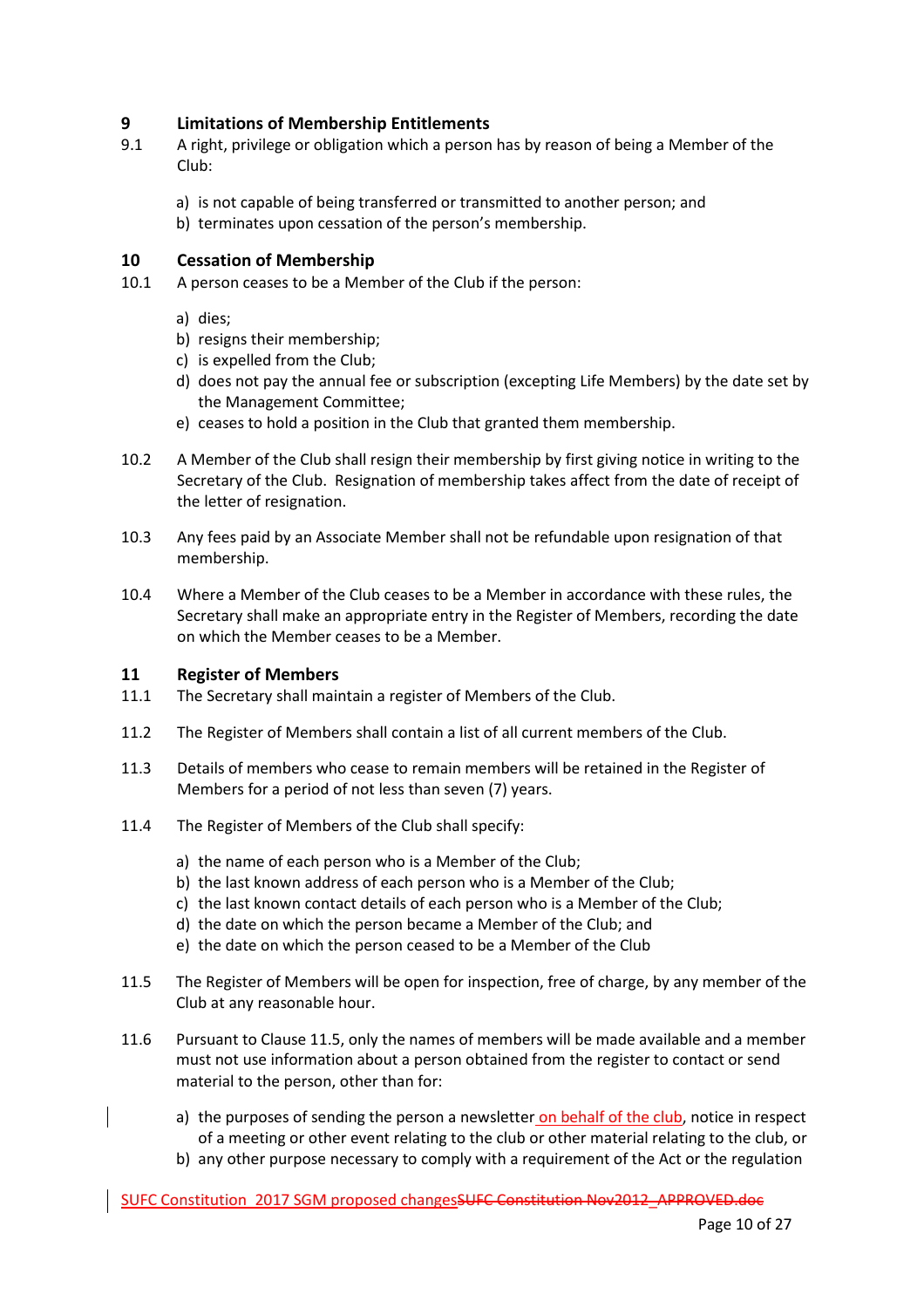## **12 Fees and Subscriptions**

- 12.1 Any person who becomes a Member of the Club as defined in SectionClause 8 shall pay to the Club in accordance with these Rules, any fee required as approved from time to time by the Management Committee of the Club.
- 12.2 The Management Committee of the Club may set a date that a fee is required to be paid by.
- 12.3 Any member who has not paid all fees and subscriptions by the date set in 12.2 date shall not be permitted to take part in any Club activity including attending meetings, nor shall they be entitled to vote or have a nominated representative exercise their vote.

### **13 Members Entitlements**

13.1 The liability of a Member of the Club to contribute towards the payment of the debts and liabilities of the Club or the costs, charges and expenses of the winding up of the Club is limited to the amount, if any, unpaid by the member in respect of membership of the Club as required under SectionClause 12.

## **14 Members Responsibilities**

14.1 All members of the Club are to abide by the SUFC Constitution, SUFC By Laws, SUFC Policies, and SUFC and BMCC and NRG and any Parent Sporting Body Codes of Behaviour and Conduct, Rules, Regulations and Policies.

13.114.2 Any breach of Clause 14.1 can result in action or sanctions against the member. This action may result in a player's registration being cancelled or a member being expelled from the Club.

# **PART 4 – COMMITTEES**

### **1415 Powers, Duties and Functions of the Management Committee**

- 14.115.1 The Governance Committee of the Club shall be called the Management Committee. The Management Committee's primary responsibility is one of trusteeship on behalf of its members ensuring that the legal entity, the Club, remains viable and effective for the present and future. Subject to the Act, and the Regulation, these rules and to any resolution passed by the Club in a Special General Meeting, the Management Committee;
	- a) shall control and manage all finances and administration, of the Club:
	- b) will determine the Club's strategic direction, core values, ethical framework, key objectives and performance measures;
	- c) has the right to alter any By-Law, provided that such a decision is made by at least 75% of the elected Management Committee members, and shall not result in changes of policy that extend beyond the next Annual General Meeting. This power shall only be used after resolution of any matter that is under ongoing investigation or a disciplinary hearing and where that matter or investigation is subject to the By Law/s that are proposed for alteration.prior to, or after being finally resolved, any current tabled incident having occurred. Alterations to any By-Laws in consecutive years without being ratified at a SGM shall not be permitted.
	- d) shall create Sub-Committees and appoint persons to them.
	- e) may dissolve any Sub-Committee formed by these rules if 75% of the Management Committee deems that such Sub-Committee has not performed its duties as required. Such reasons may include financial mismanagement, failure to comply with Club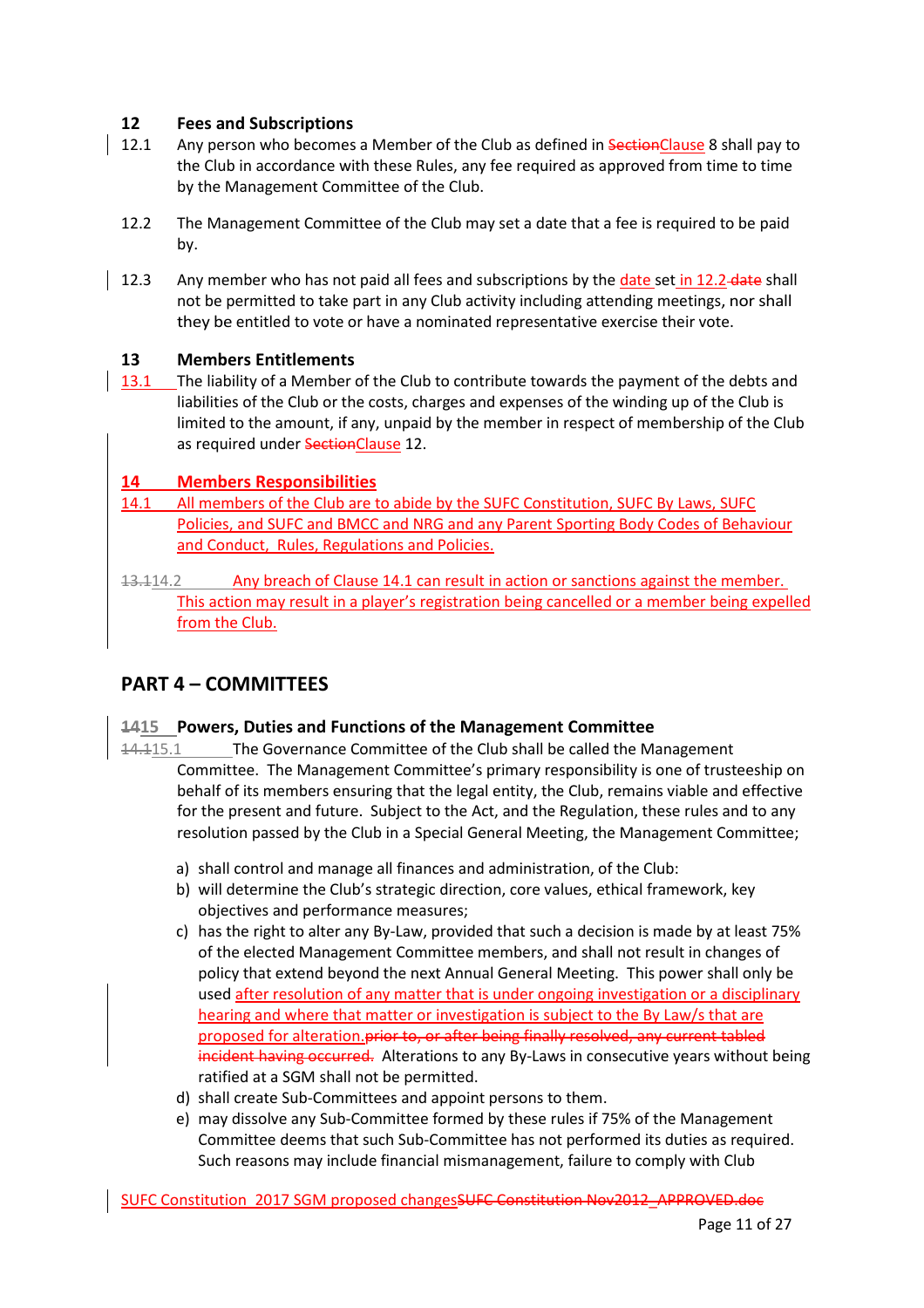Constitution or By-Laws, acting in a manner prejudicial to the aims and objectives of the Club or in a manner that brings the Club into disrepute;

- i. where the Sub-Committee is dissolved, the Sub-Committee Members have the right to a hearing before the Management Committee. The Members may be accompanied by a colleague or friend to the hearing. The parent sporting body for the sport in question must be informed of the hearing and a representative may be invited to attend.
- ii. where agreement on the Management Committee ruling cannot be reached, the Sub-Committee may call a SGM in accordance with Clause 265 of this Constitution to have the matter resolved by Member vote;
- f) Will determine and be accountable for the strategic direction of the Club and for the production of the Business Plan, which:
	- i. will be a public document published to the Club's website or other form of Member information distribution as may be adopted, and
	- ii. must be reviewed by the incoming Management Committee within one (1) month of the AGM.
	- iii. Should any changes or amendments be made to the Business Plan, these must be reflected in a 'control' version of the document and the updated version published within thirty (30) days of changes being made.

g) Managing and overseeing the use of the Club's football fields in a responsible manner

g)h) Has the right to alter any Club Policies or implement new Club Policies, provided that such a decision is made by at least 75% of the elected Management Committee members and that such alteration of an existing policy or implementation of a new policy is not in breach or contrary to the Club Constitution or By Laws, or in breach or contrary to any of the Parent Sporting Body Rules and Regulations or Policies, or in breach or contrary to any BMCC Regulations or Policies, or in breach of any legislation. Any such change to existing Club Policy or implementation of new Club Policy shall take immediate effect upon receiving 75% Management Committee approval and being made available for review on the Club website with a communication distributed to members via their nominated contact details, this may include electronic means.

### **1516 Sub-Committees of the Management Committee**

- 15.116.1 The Management Committee will, as soon as possible after the Annual General Meeting and no later than 30 days after the Annual General Meeting appoint the following committees:
	- a) The Football Committee; and
	- b) The Appeals Committee
- 15.216.2 The Football eCommittee will consist of the following positions:
	- a) The President of Football Manager who will function as chair;
	- b) The Football-Registrar:
	- c) The Competition Secretary;
	- d) The Equipment Officer;
	- e) The Grading Coordinator/Development Officer
	- f) The Coaching Coordinator
	- g) SSF Coordinator
	- h) Junior Player Coordinator
	- i) Senior Male Player Coordinator
	- j) Junior Female Player Coordinator
	- e)k) Senior Female Player Coordinator
- SUFC Constitution 2017 SGM proposed changesSUFC Constitution Nov2012\_APPROVED.doc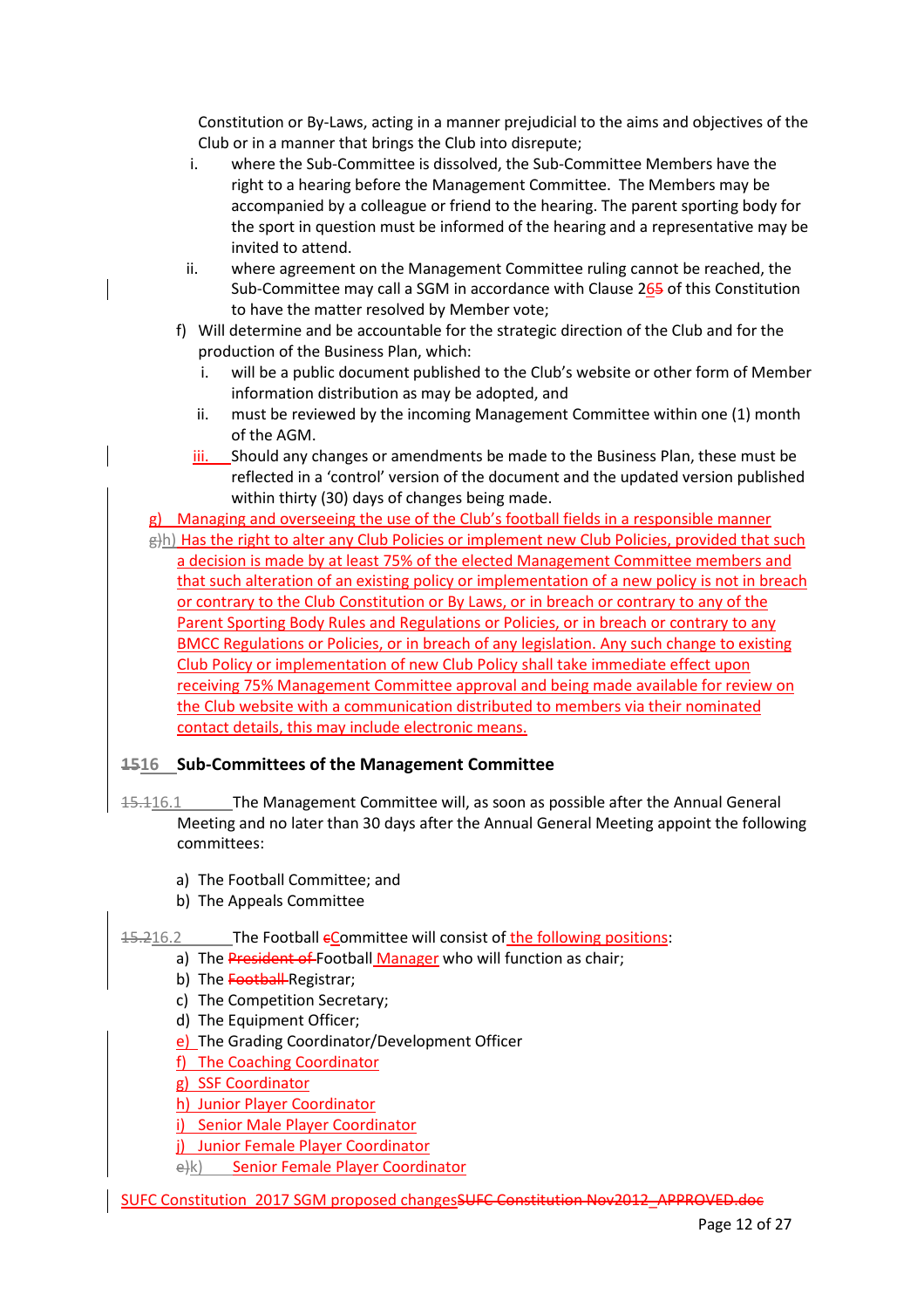$\exists$ )) Three additional committee members and such others as required, subject to the approval of the Management Committee;

- 15.316.3 The Football Committee will, subject to this Constitution and the By-Laws, administer and promote football and all matters relating to football within the club including but not limited to:
	- a) organising and entering teams for junior players and senior players to compete in football competitions controlled, organised or sanctioned by the Parent Sporting Body;
	- b) appointing the football Coaches and Managers of a team (subject to their Membership being approved by the Management Committee);
	- c) ensuring delegates attend meetings of all Parent Sporting Bodies;
	- d) managing and overseeing ensuring the use of the Club's football fields is done in a responsible manner and escalate any issues with the fields to the Chairman or Secretary
	- e) promoting and maintaining throughout the football membership the highest possible standard of sportsmanship and behaviour both on and off the playing fields;
	- f) protecting **football** members from unfair treatment and injustice;
	- g) encouraging all football members and players to improve their knowledge of the llaws of the Gamefootball;
	- h) investigating and actioning any complaint received relating to, or involving, a football player, Coach or Manager or parent/guardian who is a member of the Club;
	- i) disciplining any football player, Manager or Coach found guilty of breaching the Rules, Regulations, Policies, Codes of Behaviour, Laws of the Game or By-Laws of the Club or any Parent sSporting bBody (or other football body) Code of Behaviour or the Laws of the Game.
- 15.416.4 The Appeals Committee will consist of:
	- a) Vice Chair of the  $m$ Management  $\epsilon$ Committee;
	- b) A Life Member
	- c) An independent financial member;
	- d) A member of the Football Committee not involved in the initial hearing or ruling being appealed.
- 15.516.5 The Appeals Committee will, subject to the direction of the Management Committee, this Constitution and the By-Laws:
	- a) Hear and determine any appeals;
	- b) Hear and determine any disciplinary matters concerning members not related to football;
- 15.616.6 The Management Committee may form at any time or for any reason the Management Committee deems necessary, one or more additional Sub-Committees consisting of such member or members of the Club as the Management Committee thinks fit.
- 15.716.7 The structure and powers of a Sub-Committee formed under this sectionClause 165 shall be determined by the Management Committee, taking into account the reasons for the formation of the Sub-Committee.
- 15.816.8 The Management Committee may, by instrument in writing, delegate to one or more Sub-Committees formed under SectionClause 165 the exercise of such of the functions of the Management Committee as are specified in the instrument, other than:
	- a) this power of delegation; and
- SUFC Constitution 2017 SGM proposed changesSUFC Constitution Nov2012\_APPROVED.doc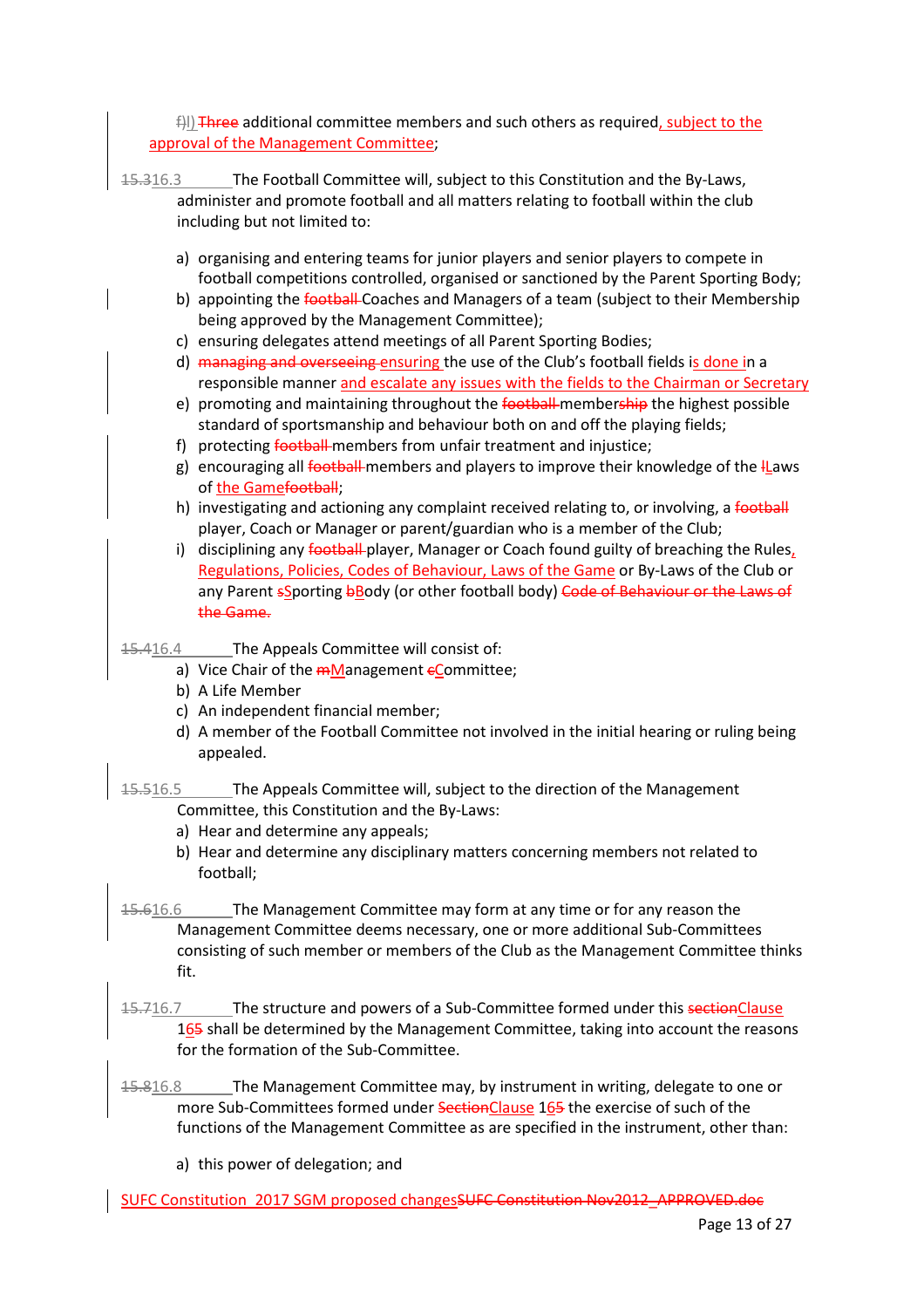b) a function which is a duty imposed on the committee by the Act or by any other law.

- $165.9$  A function, the exercise of which has been delegated to a Sub-Committee formed under SectionClause 165.8 will, while the delegation remains unrevoked, be exercised from time to time by the Sub-Committee in accordance with the terms of the delegation.
- 165.10 A delegation to a Sub-Committee formed under SectionClause 165 may be made subject to such conditions or limitations as to the exercise of any function the subject thereof, or as to time or circumstances, as may be specified in the instrument of delegation.
- 165.11 Any act or thing done or suffered by a Sub-Committee acting in the exercise of a delegation to a Sub-Committee formed under SectionClause 165 has the same force and effect as it would have if it had been done or suffered by the Management Committee.
- 165.12 The Management Committee may, by instrument in writing, revoke wholly or in part any delegation to a Sub-Committee formed under SectionClause 165.

165.13 A Sub-Committee formed under SectionClause 165 shall meet as often as deemed necessary by the Management Committee.

### **1617 Structure and Membership of the Management Committee**

16.117.1 The Management Committee shall consist of the following members;

- a) the Executive Officers (office-bearers) of the Club; and
- b) the President of Football Manager
- c) Two additional General Committee members

16.217.2 The Executive Officers of the Club shall be:-

- a) the Chairman
- b) the Vice-Chairman
- c) the Secretary;
- d) the Finance Officer

16.317.3 The Executive Officers shall be elected for a two (2) year term on alternate years.

- 16.417.4 Pursuant to SectionClause 176.3 the positions of Chairman and Secretary shall be elected concurrently at the same Annual General Meeting.
- 16.517.5 Pursuant to 176.3 and 176.4 the Finance Officer and Vice-Chairman shall be elected concurrently at alternate Annual General Meetings to those Annual General Meetings at which the Chairman and Secretary are elected.
- 16.617.6 Each member of the Management Committee shall, subject to these rules, hold office until the election of the new Management Committee following the date of the member's election. Such members shall be eligible for re-election.
- 16.717.7 Each member elected to a role within the Management Committee will undertake that role as described in the By-Laws and Position Descriptions.
- 17.8 The Executive Officers shall be non-voting members of all Sub-Committees within the Club, subject to;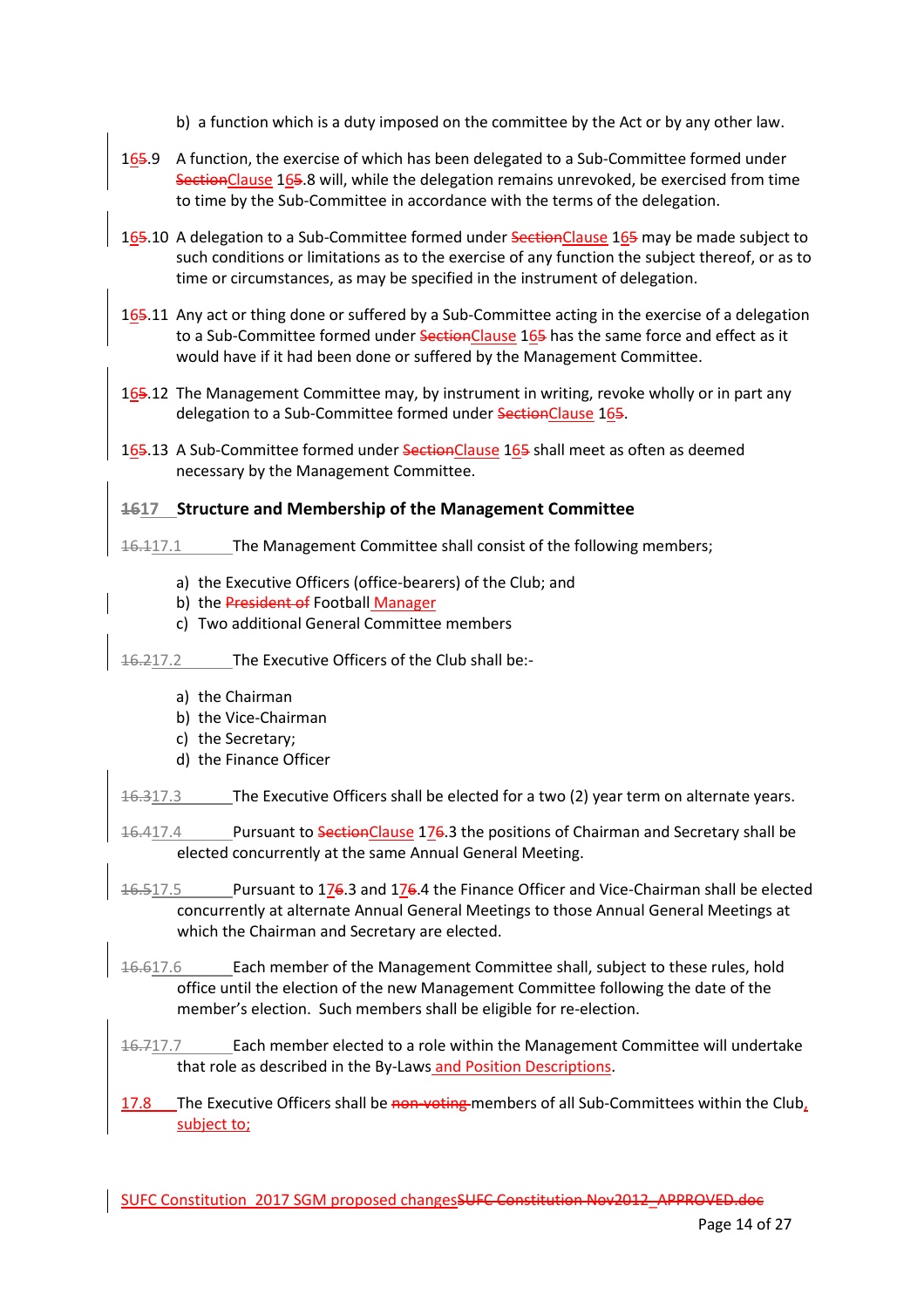- a) Only one Executive Officer can be a member of the Appeals Committee at any one point in time. That person being the Vice Chair, if the Vice Chair is unavailable or has a perceived interest in any appeal then another Executive Officer shall take their position on the Appeals Committee as the Chair.
- a)b)The Executive Officers are non-voting members of the Football Committee and cannot hold any of the positions on the Football Committee that are subject to Clause 16.2 a) through to l).
- 16.817.9 No member shall be allowed to hold office in any capacity if they have committed an offence involving dishonesty for which the person can be sentenced to imprisonment for five (5) years or more, or is unable to provide a Working With Children Clearance.
- 16.917.10 Each Management Committee member may hold up to two (2) offices (other than both the Chairman and Vice-Chairman).
- 16.1017.11 Where a member resigns their position on a Management Committee or Sub-Committee they will be ineligible to be nominated at the next AGM, except in the following circumstances;
	- a) where they have resigned their position, with the agreement of the Management Committee, due to extenuating circumstances as accepted by the Management Committee;
	- b) where they have resigned their position, with the agreement of the Management Committee, to take on another role within the Club; or
	- c) where the Management Committee votes with a 60% majority to allow that person to be nominated. They may be appointed to a vacant position after the AGM as the Management Committee determines.

16.1117.12 Executive Officers cannot hold any of the positions on Sub-Committees the Football Committee that are subject to Clause 16.2 a) through to l)

# **1718 General Powers, Duties and Functions of all Sub-Committees**

- 17.118.1 No Sub-Committee shall have the power to reject, rescind, or otherwise interpret a decision taken at a Management Committee meeting except in cases where the Sub-Committee believes the Management Committee decision may affect the status of the club in relation to Sub-Committee's Parent Sporting Body or other relevant groups (ege.g. Local Council). In such instances, the Sub-Committee may call a SGM requesting members to vote on the issue.
- 17.218.2 All resolutions from Sub-Committee meetings involving financial expenditure outside approved budgets must be approved by the Management Committee prior to action of that resolution.
- 17.318.3 All Sub-Committees must receive and adopt written minutes of Sub-Committee meetings.
- 17.418.4 Adopted written minutes of Sub-Committees must be submitted at the next Management Committee meeting for receipt and archiving by the Management Committee.
- 17.518.5 Sub-Committees may co-opt other members as deemed necessary after approval by the Management Committee.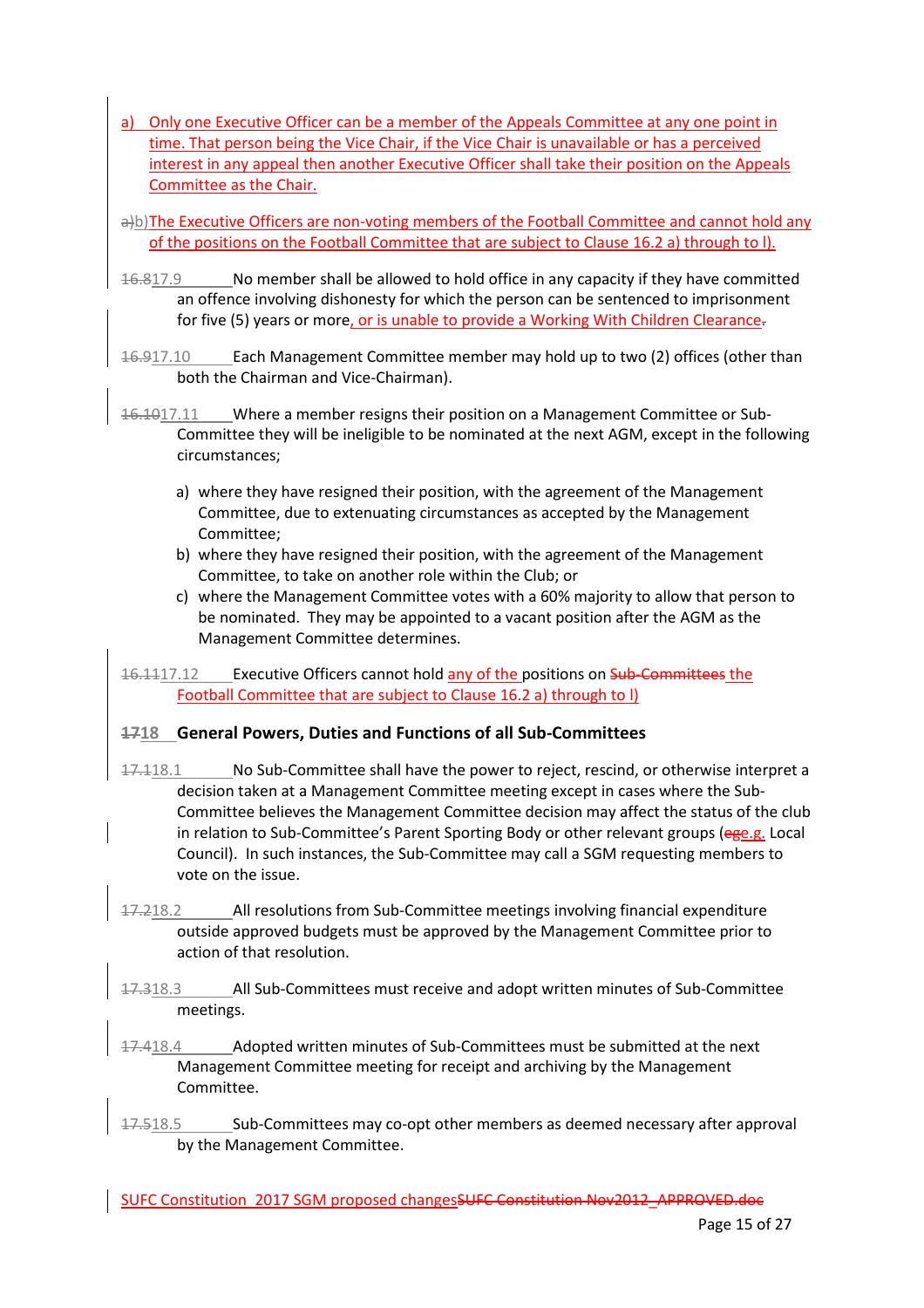- 17.618.6 Any member co-opted to assist a Sub-Committee shall not be eligible to vote on that Sub-Committee.
- 17.718.7 Each Sub-Committee is responsible for the operation of the Club within the scope of the delegation from the Management Committee. This will be their area of direct responsibility. Within their area of direct responsibility and subject to the Constitution, By-Laws and Policies of the Club the Sub-Committee will hear and determine any complaints against any member and manage disciplinary matters. Each Sub-Committee shall be responsible for the management and control of their sport and area of direct responsibility and;
	- a) shall hear and determine any complaints against any member of their sport or area of direct responsibility.
	- b)a) hear and determine any disciplinary matters concerning their sport or areas of direct responsibility

## **1819 Election of Members of the Management Committee**

- 18.119.1 Nominations of candidates for election as members of the Management Committee shall be made in writing, signed by 2 members of the Club and accompanied by the written consent of the candidate.
- 18.219.2 Nominations for positions must be received by the Secretary of the Club by 5:00pm, 21 days prior to the date fixed for the holding of the Annual General Meeting.
- 18.319.3 If no written nominations are received for any given position then nominations shall be called for from the floor at the Annual General Meeting. Any such nomination from the floor at the Annual General Meeting shall require a seconder and be agreed to by the person nominated. No nominations can be received from the floor if there are nominations that are compliant to Clauses 19.1, 19.2 and 19.4 that are then successful with a majority vote pursuant to Clause 18.6. Nominations received from the floor are subject to Clauses 19.4, 19.5 and 19.6.
- 19.4 If only one nomination is received for a given position then the nominee shall be deemed to be elected. Nominations received that are compliant to Clauses 19.1 and 19.2 shall be presented by the Chair of the AGM to the members present at the AGM for discussion from the floor 'for' or 'against' the nomination. At the conclusion of discussion a separate vote shall be held for each nomination to determine if the nomination is accepted by the members. A majority vote of acceptance is required to proceed to the voting requirements of Clause 19.6. If there is only one nomination for a position then the requirements of Clause 19.6 are deemed to have been met if a majority vote for acceptance was passed pursuant to Clause 19.4, then that person shall be the elected person that holds that position.
- 18.419.5 Only nominations that receive a majority vote of acceptance pursuant to Clause 19.4 shall proceed to a vote pursuant to Clause 19.6.
- 18.519.6 If more than one nomination for a given position is accepted by the members in accordance with Clause 19.4 received for a given position then a secret ballot shall be held to determine who will be elected as the person to hold that position.
- 18.619.7 If any positions remain vacant at the conclusion of the Annual General Meeting then the Management Committee shall fill these positions as casual vacancies pursuant to sectionClause 1920.2.
- SUFC Constitution 2017 SGM proposed changesSUFC Constitution Nov2012\_APPROVED.doc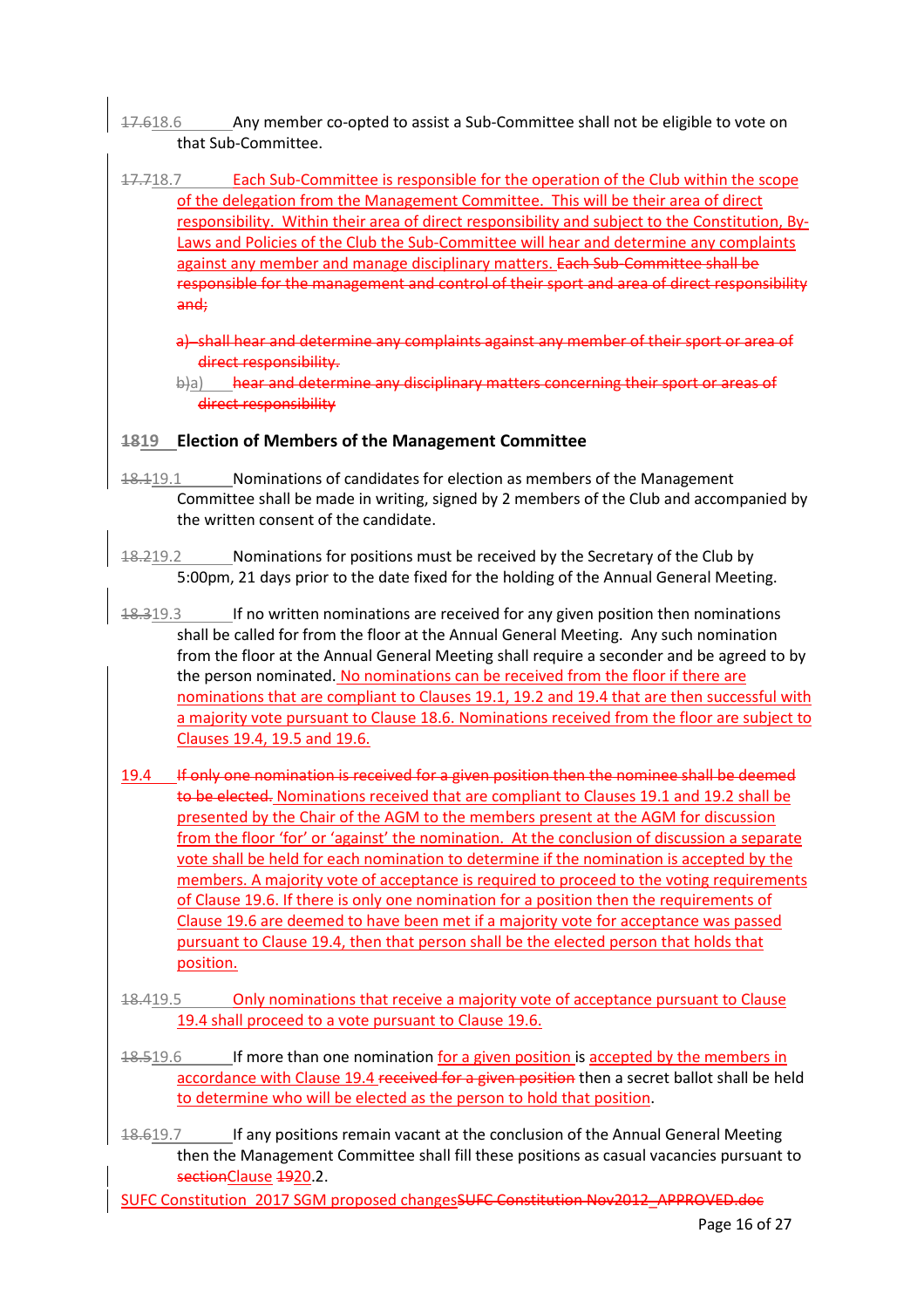### **1920 Casual Vacancies**

19.120.1 For the purposes of these rules, a casual vacancy in the office of a member of the Management Committee occurs if the member:-

- a) dies;
- b) ceases to be a member of the Club;
- c) becomes an insolvent under administration within the meaning of the Corporations Act 2001 (Cth);
- d) resigns office by notice in writing given to the Secretary;
- e) is removed from office under SectionClause 210:
- f) becomes of unsound mind or a person whose person or estate is liable to be dealt with in any way under the law relating to mental health; or
- g) is absent without the consent of the Management Committee from three consecutive Management Committee meetings.
- 19.220.2 In the event of a casual vacancy occurring in the membership of the Management Committee, the Management Committee may appoint a member of the Club to fill the vacancy and the member so appointed shall hold office, subject to these rules, until the election of the new Management Committee following the date of the appointment.
- 19.320.3 In the event of a casual vacancy occurring among the Executive Officers, the Management Committee may appoint a member of the Club to fill the vacancy and the member so appointed shall hold office, subject to these rules, until the conclusion of the term of the elected Executive Officer.
- 19.420.4 For the purposes of these rules, a casual vacancy in the office of a member of a Sub-Committee occurs if the member:
	- a) dies;
	- b) ceases to be a member of the Club;
	- c) becomes an insolvent under administration within the meaning of the Corporations Act 2001 (Cth);
	- d) resigns office by notice in writing given to the Secretary;
	- e) is removed from office under SectionClause 210;
	- f) becomes of unsound mind or a person whose person or estate is liable to be dealt with an any way under the law relating to mental health; or
	- g) is absent without the consent of that Sub-Committee from three consecutive meetings of the Sub-Committee.
- 19.520.5 In the event of a casual vacancy occurring in the membership of a Sub-Committee, the Management Committee may appoint a member of the  $\epsilon$ Club to fill the vacancy and the member so appointed shall hold office, subject to these rules, until the appointment of a new Sub-Committee.

### **2021 Removal of Member of the Management Committee or Sub-Committee**

 $20.121.1$  The Club in a Special General Meeting may, by resolution, remove any member of the Management Committee or a Sub-Committee from the office of member before the expiration of the member's term of office.

SUFC Constitution 2017 SGM proposed changesSUFC Constitution Nov2012\_APPROVED.doc 20.221.2 The Management Committee may revoke any appointment so made under SectionClause 165 by majority vote where the Management Committee believes this person is unwilling or incapable of performing their duties, conducts themselves in a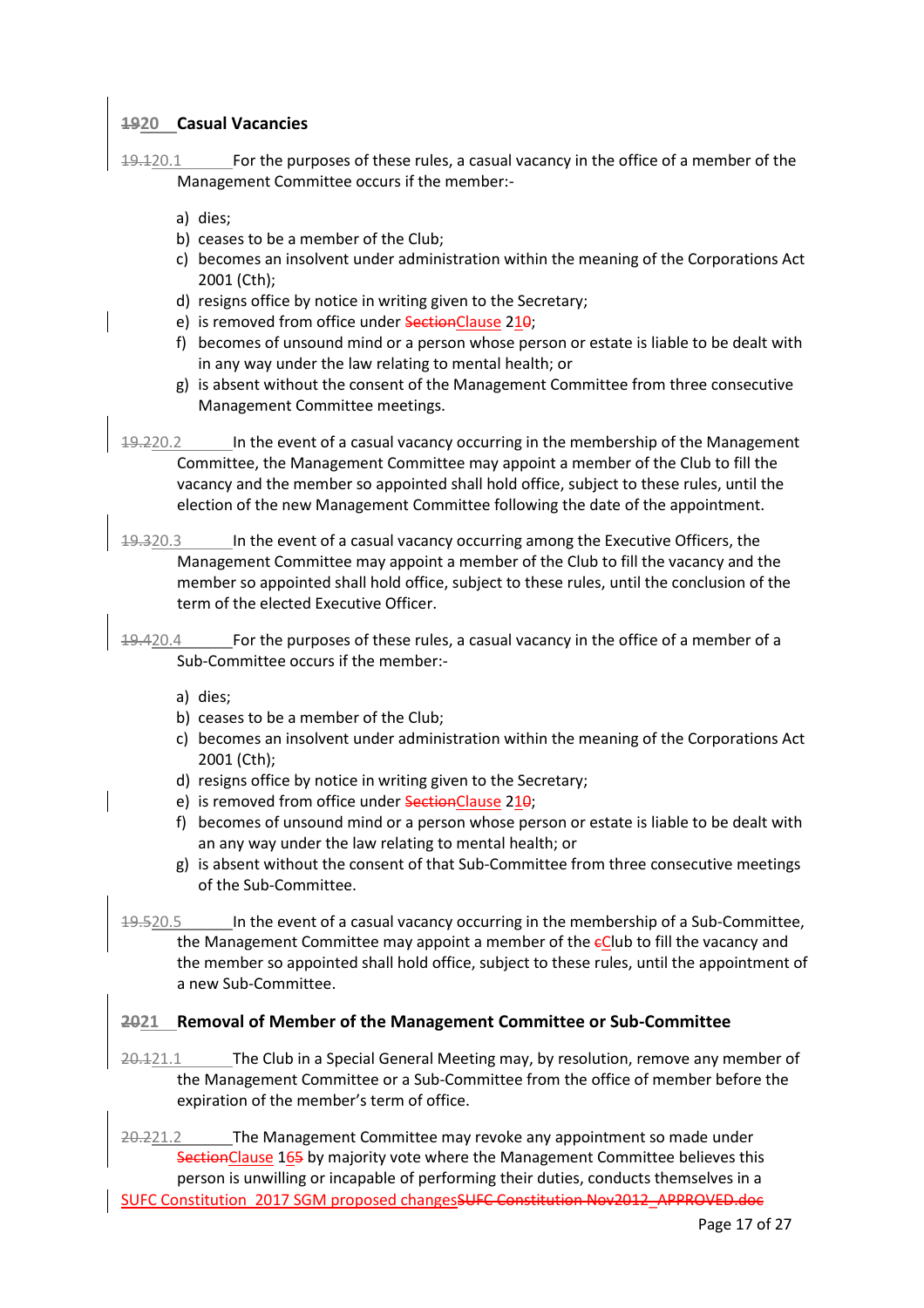manner that is detrimental to the reputation of the Club or brings the Club and/or its members into disrepute or is involved in any illegal activity or activities considered inappropriate to a person in their position. Where a member is removed from a Sub-Committee they shall be informed in writing by the Secretary within seven (7) days of the decision.

# **2122 Right of Appeal of Members**

- $21.122.1$  All members have athe right of appeal against a decision of the Management Committee or a Sub-Committee that adversely affects them. where they feel they have been disadvantaged or discriminated against by a decision.
- 22.2 All appeals against a decision by the Management Committee shall be determined by a SGM held within 30 days of the lodgement of the appeal with the Secretary.
- 22.3 All appeals against a decision by a Sub-Committee shall be submitted to the Secretary or Chairman of the Management Committee for the Management Committee to determine if the appeal is to be dealt with by the Appeals Committee. If the Management Committee rejects the appeal the member has a right to exercise Clause 22.2.
- 21.222.4 The resolution of any appeal dealt with by a SGM shall be final and is not subject to any further appeal within the Club.

# **PART 5 – MEETINGS AND VOTING**

## **2223 Committee Meetings and Quorum**

- 22.123.1 The Management Committee shall meet at least monthly at such place and time as the Management Committee may determine.
- 22.223.2 Additional meetings of the Management Committee may be convened by the Chairman of the Club or by any three members of the Management Committee.
- 22.323.3 Oral or written notice of a meeting of the Management Committee or Sub-Committee shall be given by the Secretary or President Chair of the Sub-Committee to each member of the Management Committee of Sub-Committee at least 48 hours (or such other period as may be unanimously agreed upon by the members of the Sub-Committee) before the time appointed for the holding of the meeting.
- 22.423.4 All Sub-Committees shall meet on a regular basis at least once monthly (unless otherwise agreed by the Management Committee) at such place and time as the chairperson of the Sub-Committee may determine.
- 22.523.5 Additional meetings of all Sub-Committees may be convened by the Chairman of the Club, the chairperson of the Sub-Committee or by any three members of the Sub-Committee.
- 22.623.6 Oral or written notice of a meeting of a Sub-Committee shall be given by the Chairperson of that Sub-Committee to each member of the Sub-Committee, and the Executive Officers of the Club, at least 48 hours (or such other period as may be unanimously agreed upon by the members of the Sub-Committee) before the time appointed for the holding of the meeting.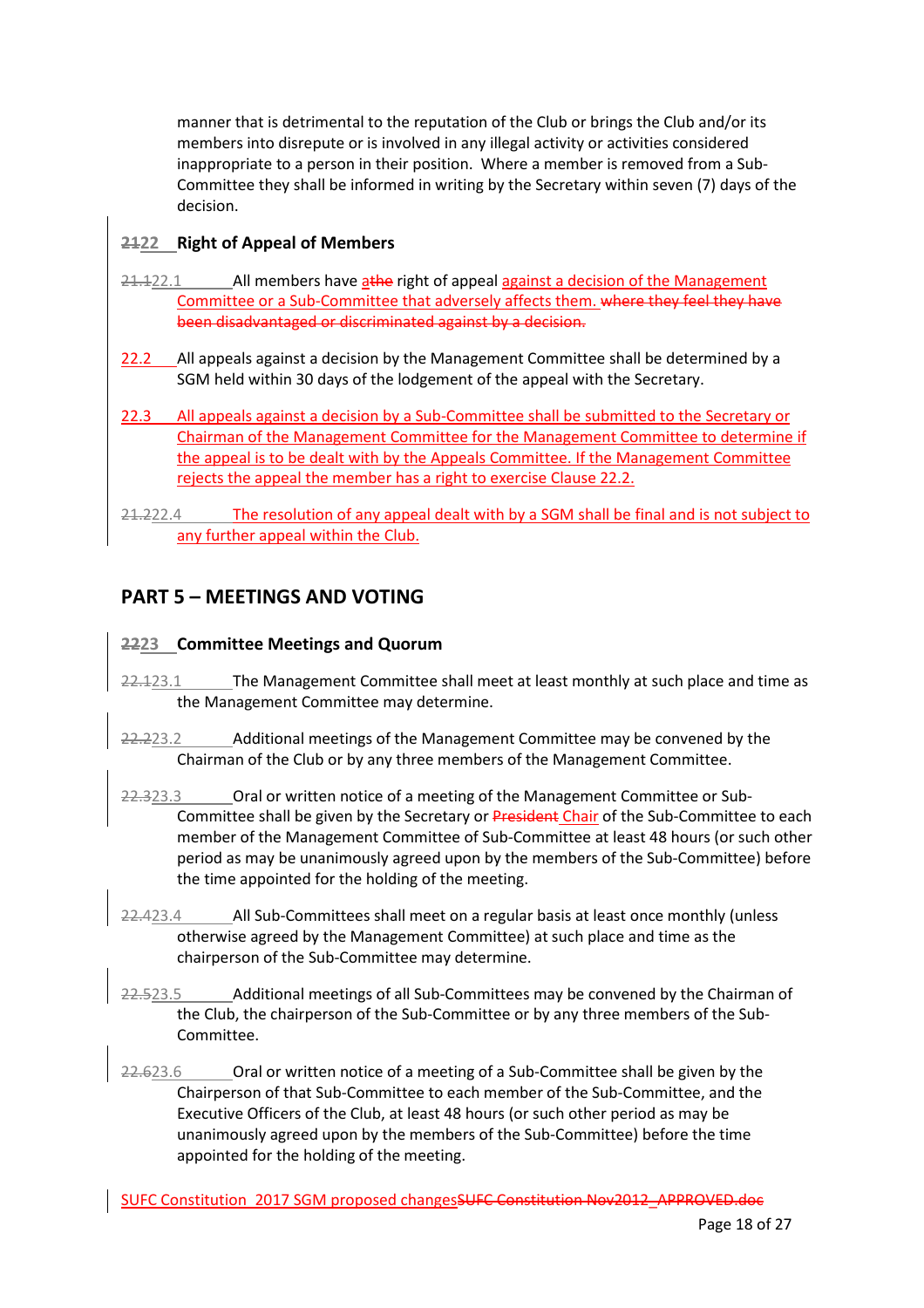- 22.723.7 Any 45 members of the Management Committee (including at least two Executive Officers) shall constitute a quorum for the transaction of the business of a meeting of the Management Committee.
- 22.823.8 More than fifty per cent (50%) of members of a Sub-Committee shall constitute a quorum for the transaction of the business of a meeting of the Sub-Committee. In determining a quorum, non-voting members of the Sub-Committee are not to be considered members of the Sub-Committee.
- 22.923.9 No business shall be transacted by the Management Committee, or a Sub-Committee, unless a quorum is present and if within half an hour of the time appointed for the meeting a quorum is not present the meeting stands adjourned to the same place and at the same hour of the same day in the following week or at an earlier date and time as set by the Chairperson of that committee subject to SectionClause 232.3 or SectionClause 232.7 being applied.
- 22.1023.10 If at the adjourned meeting a quorum is not present within half an hour of the time appointed for the meeting, the meeting shall be dissolved.
- 22.1123.11 At the meeting of the Management Committee
	- a) the Chairman of the Club-shall preside; or
	- b) in the Chairman's absence, the Vice Chairman shall preside and if the Vice Chairman is absent then the Secretary shall preside.
	- c) if none of the above are in attendance then no meeting shall take place.
- 22.1223.12 The Executive Officers are empowered to make decisions between Management Committee meetings subject to:
	- a) at least two Executive Officers being involved in the decision; and
	- b) the Chairman or Vice Chairman of the Club shall be one of those Executive Officers involved in the decision; and
	- c) a majority vote must be gained for such decision to take effect. Should the vote be equal then the Chairman shall have the presiding vote; and
	- d) any such decisions shall be ratified at the next Management Committee meeting.

### **2324 Voting and Decisions at Committee Meetings**

- 23.124.1 Questions arising at a meeting of the Management Committee, or of any Sub-Committee shall be determined by a majority of the votes of members of that committee present at the meeting.
- 23.224.2 Each member present at the meeting of the Management Committee, (including the person presiding at the meeting) is entitled to one vote but, in the event of an equality of votes on any question the person presiding may exercise a second or casting vote.
- 23.324.3 Any act or thing done or suffered, or purporting to have been done or suffered, by the Management Committee,  $\frac{1}{4}$  is valid and effectual notwithstanding any defect that may afterwards be discovered in the appointment or qualifications of any member of the committee or Sub-Committee.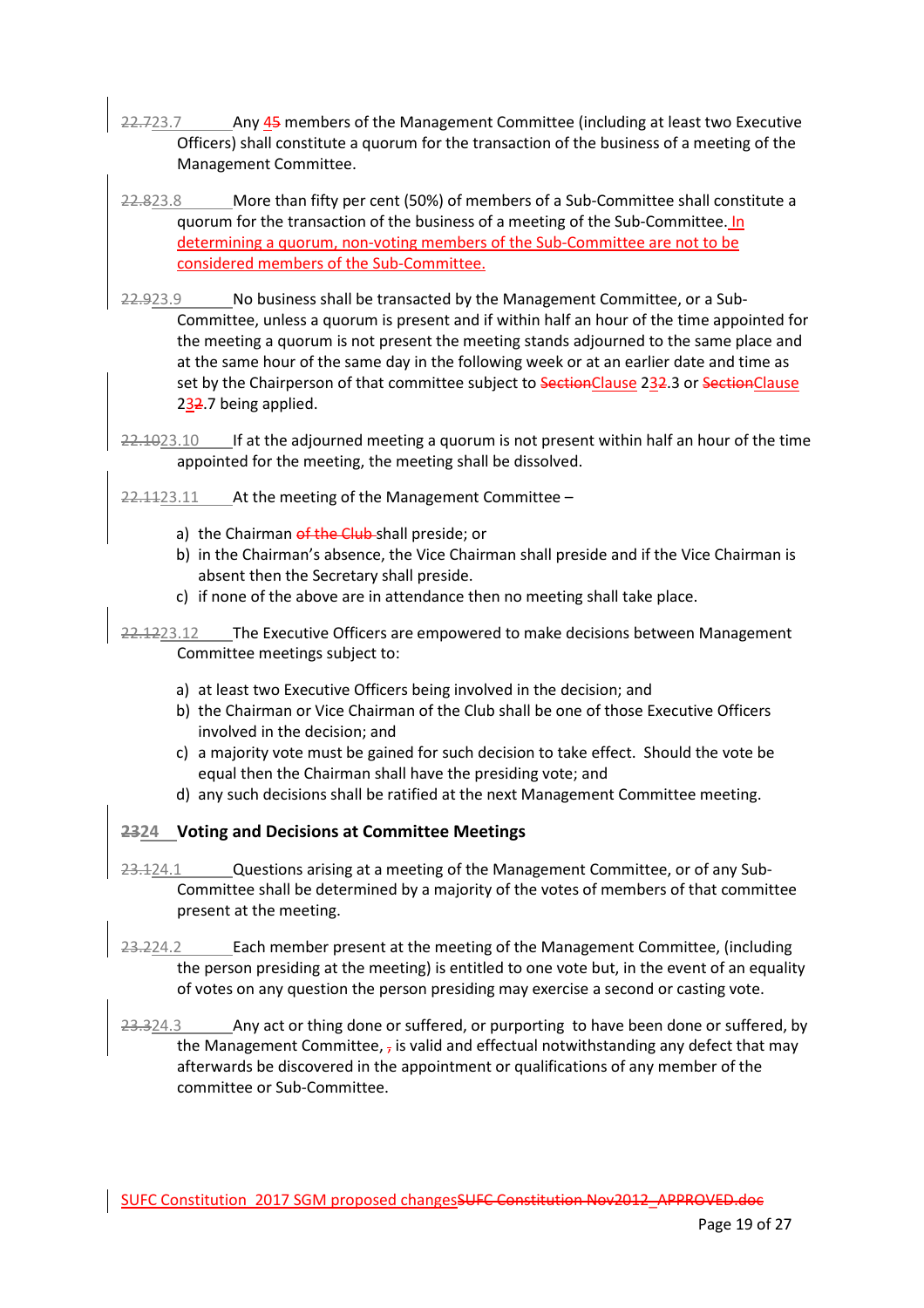# **2425 Annual General Meeting**

24.125.1 The Club shall at least once in each calendar year and within the period of 3 months after the expiration of each financial year of the Club, convene an Annual General Meeting of its members.

24.225.2 The Annual General Meeting of the Club shall, subject to the Act and to SectionClause 2833.1, be convened on such date and at such place and time as the Management Committee thinks fit.

- $24.325.3$  The business of an Annual General Meeting shall be restricted to  $$ 
	- a) Confirm the minutes of the last preceding Annual General Meeting and of any Special General Meeting held since that meeting;
	- b) Receive from the Management Committee reports upon the activities of the Club during the last preceding financial year;
	- c) Receive and consider a statement, which complies with the Act, which is not misleading, and which gives a true and fair view of the following:
		- i. the income and expenditure of the Club during its last financial year,
		- ii. the assets and liabilities of the Club at the end of its last financial year,
		- iii. the mortgages, charges and other securities of any description affecting any of the property of the Club at the end of its last financial year.
	- d) Elect members of the Management Committee as detailed in SectionClause 176.1 and SectionClause 176.2. All Management Committee positions to be elected are deemed vacant until after the voting;-
	- e) Consider, and vote on, any nominations for Life membership of the Club<sub>i</sub>.
	- f) Consider, and vote on, any amendment/s to the SUFC By Laws;
	- $\frac{f}{g}$ ) Appoint an auditor of the Club;
	- $\frac{g(h)}{h}$ Accept general business from the floor to be reviewed by the Management Committee at a later date. No discussion shall take place on any such business at the AGM.
- 24.425.4 The Secretary shall at least 14 days before the date fixed for the holding of the Annual General Meeting, cause to be sent to each member, by email or other means agreed by the Management Committee, a notice specifying:
	- a) the place, date and time of the Annual General Meeting,
	- b) the nature of the business proposed to be transacted at the meeting;
	- c) a list of all positions on the Management Committee detailing the full name of any nominees for each position that have been received at the time of the notice and the full name of the nominator and seconder of the nominee for that position;
	- d) the full name of any member nominated to become a Life Member along with the full name of the nominator and seconder of that nominee and a brief overview of the reasons that member has been nominated for Life membership.

### **2526 Special General Meeting**

- 25.126.1 The Management Committee may, whenever it thinks fit and with a majority vote in favour, convene a Special General Meeting of Club Members.
- 25.226.2 The Secretary shall at least 21 days before the date fixed for the holding of a Special General Meeting, cause to be sent to each member, by the members' nominated form of communication, a notice specifying:
	- a) the place, date and time of the Special General Meeting;
- SUFC Constitution 2017 SGM proposed changesSUFC Constitution Nov2012\_APPROVED.doc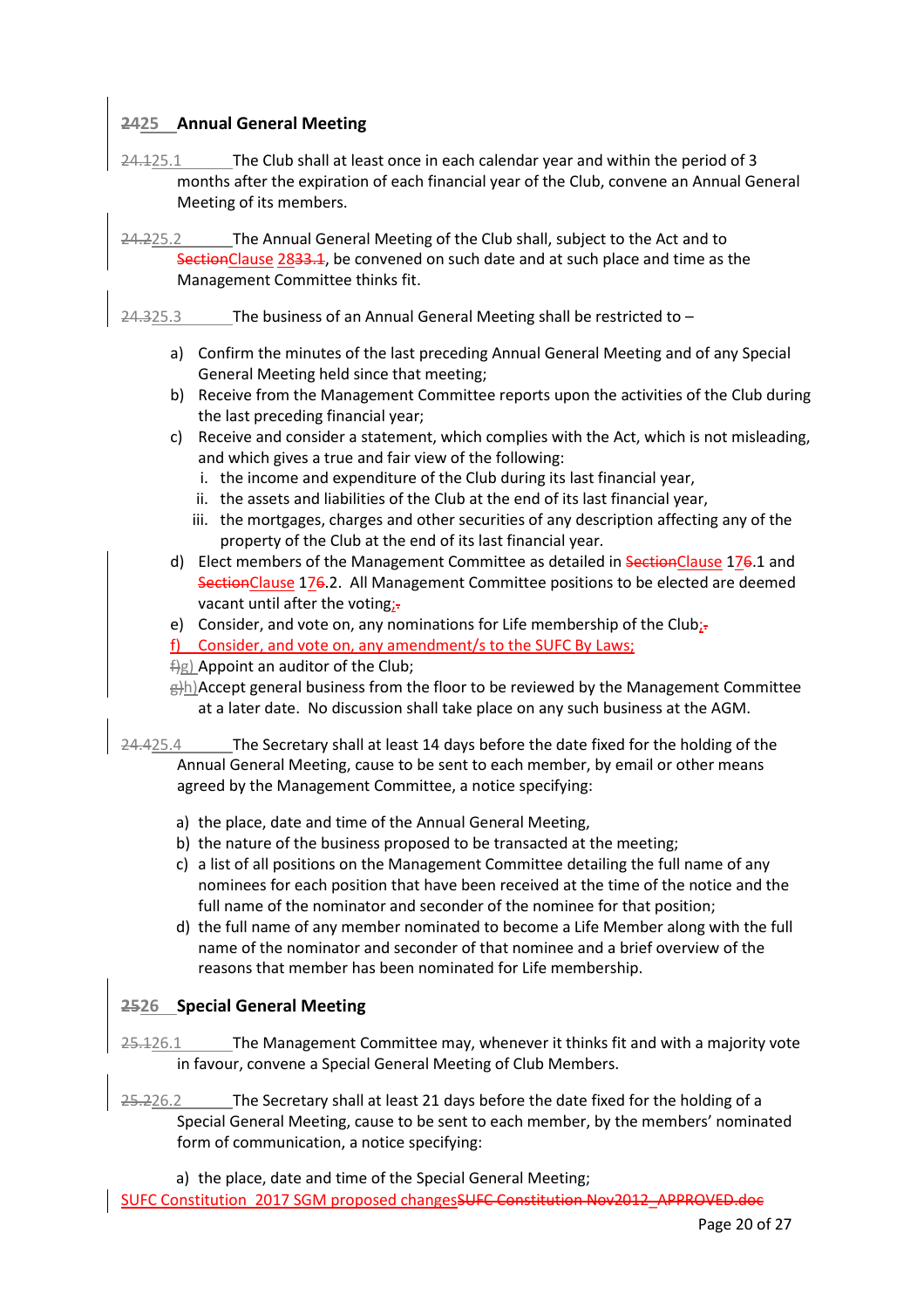- b) the nature of the business proposed to be transacted at the meeting;
- c) the nature and details of any special resolutions proposed to be put to the Special General Meeting; and
- d) the opportunity for Members to raise, for discussion, general business not requiring a resolution to be put to the Club.
- 25.326.3 No special resolutions other than those specified in the notice convening the Special General Meeting shall be decided on at the meeting.
- 25.426.4 A member desiring to bring any general business before a Special General Meeting shall give notice in writing of that business to the Secretary at least 7 days before the date fixed for the holding of that meeting. No other General Business shall be discussed at that Special General Meeting.
- 25.526.5 No item of business shall be transacted at a general meeting unless a quorum of members entitled under these sectionClauses to vote is present during the time the meeting is considering that item.
- 25.626.6 Where a Special General Meeting is convened by the Management Committee under 265.1 it shall be convened, as near as practicable, in the same manner as General Meetings are convened by the Management Committee.

# **2627 Requisition by Members of a Special General Meeting**

- 26.127.1 The Management Committee shall, on the requisition in writing of at least 5% current financial voting members of the Club, convene a Special General Meeting of the Club to be held within 30 days after the date on which the requisition of members for the meeting was lodged with the Secretary.
- $26.227.2$  A requisition by members for a Special General Meeting
	- a) shall state the purpose or purposes of the meeting;
	- b) shall be signed by the members making the requisitions;
	- c) shall be lodged with the Secretary of the Club; and
	- d) may consist of several documents in a similar form, each signed by one or more of the members making the requisition.
- 26.327.3 If the Management Committee fails to convene a Special General Meeting pursuant to sectionClause 276.2 any one (1) or more of the members who made the requisition may convene a Special General Meeting to be held not later than 3 months after that date.
- 26.427.4 A Special General Meeting convened by a member or members as referred to in sectionClause 276.2 shall be convened as early as is practicable in the same manner Special General Meetings are convened by the Management Committee and any member who thereby incurs expense is entitled to be reimbursed by the Club for any expense so incurred.

# **2728 Quorum for a General Meeting**

27.128.1 Any twenty members (being members entitled under these rules to vote at a general meeting) shall constitute a quorum for the transaction of the business of a General Meeting.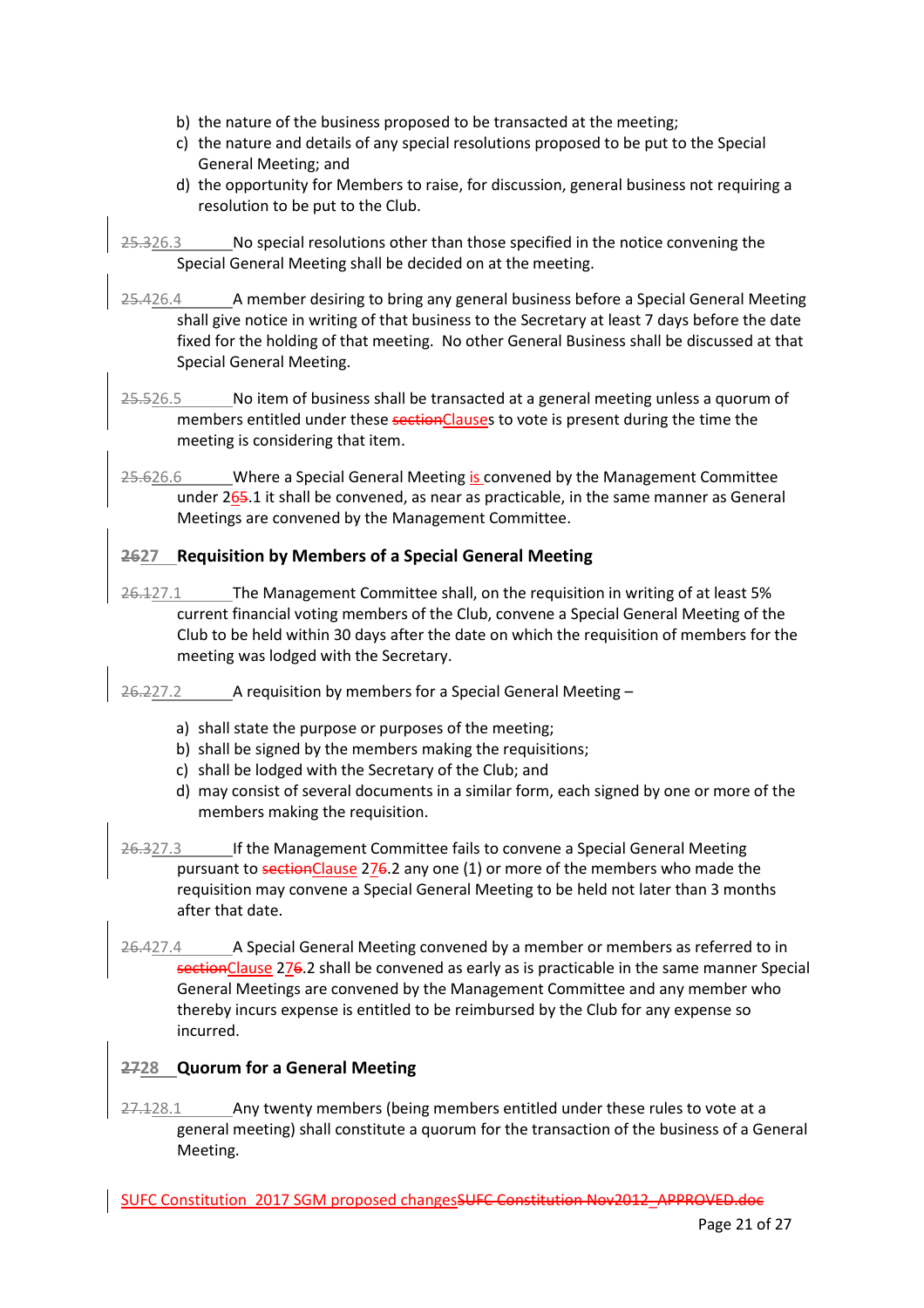- 27.228.2 If within half an hour after the appointed time for the commencement of a General Meeting a quorum is not present, the meeting if convened upon the requisition of members shall be dissolved and in any other case shall stand adjourned to the same day in the following week at the time and at the same place.
- 27.328.3 If at the adjourned meeting a quorum is not present within half an hour after the time appointed for the commencement of the meeting, the members present (being not less than 10) shall constitute a quorum.

# **2829 Presiding Member of a General Meeting**

- 28.129.1 The Chairman, or in the Chairman's absence the Vice Chairman, shall preside as chairman at each general meeting of the Club.
- 28.229.2 If the Chairman and the Vice Chairman are absent from a general meeting or unwilling to act, another member of the Management Committee shall chair the meeting. If no Management Committee members are present, the members present shall elect one of their number to preside as chairman of the meeting.

# **2930 Adjournment of a General Meeting**

- 29.130.1 The Chairman of a General Meeting at which quorum is present may, with the consent of the majority of members present at the meeting, adjourn the meeting from time to time and place to place, but no business shall be transacted at an adjourned meeting other than the business left unfinished at the meeting at which the adjournment took place.
- 29.230.2 Where a general meeting is adjourned for 14 days or more, the Secretary shall give written or oral notice of the adjourned meeting to each member of the Club stating the place date and time of the meeting and the nature of the business to be transacted at the meeting.
- 29.330.3 Subject to Clause 3029.2, notice of an adjournment of a general meeting or of the business to be transacted at an adjourned meeting is not required to be given.

# **3031 Making of Decisions at a General Meeting**

- 30.131.1 A question arising at a General Meeting of the Club shall be determined on a show of hands unless before, or on the declaration of the show of hands, a poll is demanded.
- 30.231.2 At a General Meeting of the Club a poll may be demanded by the Chairman or by not less than five (5) members present at the meeting.
- $30.331.3$  Where a poll is demanded at a General Meeting, the poll shall be taken
	- a) immediately in the case of a poll which relates to the election of the Chairman of the meeting or to the question of an adjournment; or
	- b) in any other case, in such manner and at such time before the close of the meeting as the Chairman directs
- 30.431.4 Where a poll is demanded, the resolution of the poll on the matter shall be deemed to be the resolution of the meeting on that matter.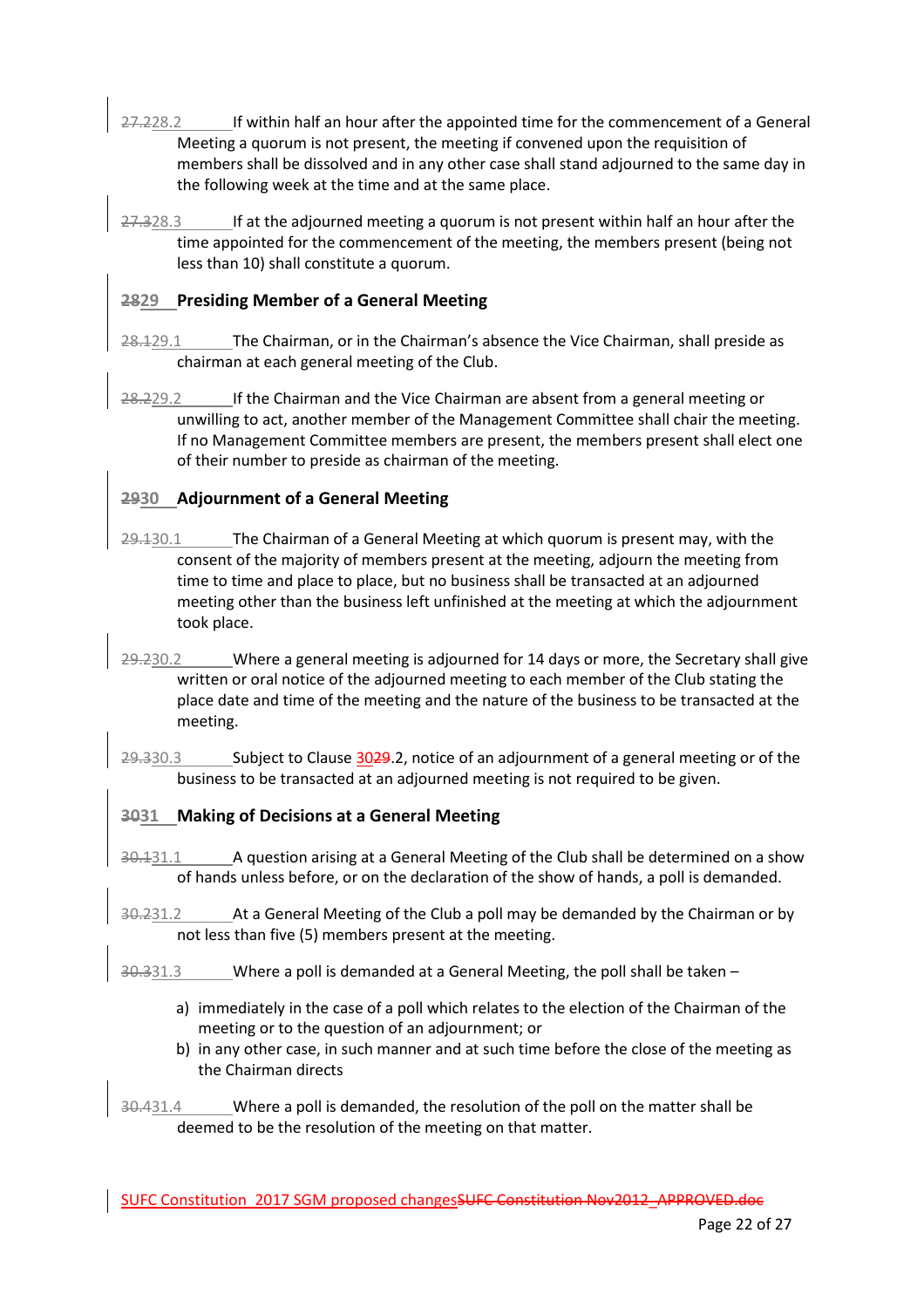- 30.531.5 A question arising at a General Meeting of the Club shall be determined by the majority of Members attending the General Meeting.
- 30.631.6 A special resolution of the Club is passed if at least 75% of those members of the Club in attendance at the meeting vote in favour of the Special Resolution.
- 30.731.7 A declaration by the Chairman that a question or Special Resolution has been carried or lost, or an entry to that effect in the minute book of the Club, is evidence of the fact without proof of the number or proportion of the votes recorded in favour of or against that resolution.

## **3132 Voting at a General Meeting**

- 31.132.1 Upon any question arising at a General Meeting of the Club a member has one vote only.
- 31.232.2 All votes must be given personally at the time that a vote arises.
- 31.332.3 In the case of an equality of votes on a question or resolution at a general meeting, the Chairman of the meeting is entitled to exercise a second or casting vote, except in the case of the election of Management Committee Members by secret ballot.
- 31.432.4 Where a secret ballot is conducted all voting must be made in person at the time the actual ballot is conducted.
- 31.532.5 A member is not entitled to vote at any General Meeting of the Club unless all money due and payable by the member to the Club has been paid.
- 31.632.6 A member is not permitted to vote at any General Meeting if they are under suspension.

# **PART 6 – FINANCES**

### **3233 Funds - Source**

- 32.133.1 The funds of the Club shall be derived from a combination of registration fees, annual subscriptions of members, donations, sponsorship and such other sources as the Management Committee determines.
- 32.233.2 The Management Committee shall set the membership fees payable for the next membership year.

### **3334 Funds – Management**

- 33.134.1 Subject to any Special Resolution passed by the Club in a Special General Meeting, the funds of the Club shall be used in pursuance of the objects of the Club in such manner as the Management Committee determines.
- 33.234.2 All money received by the Club shall be deposited as soon as practicable and without deduction to the credit of the Club's bank account.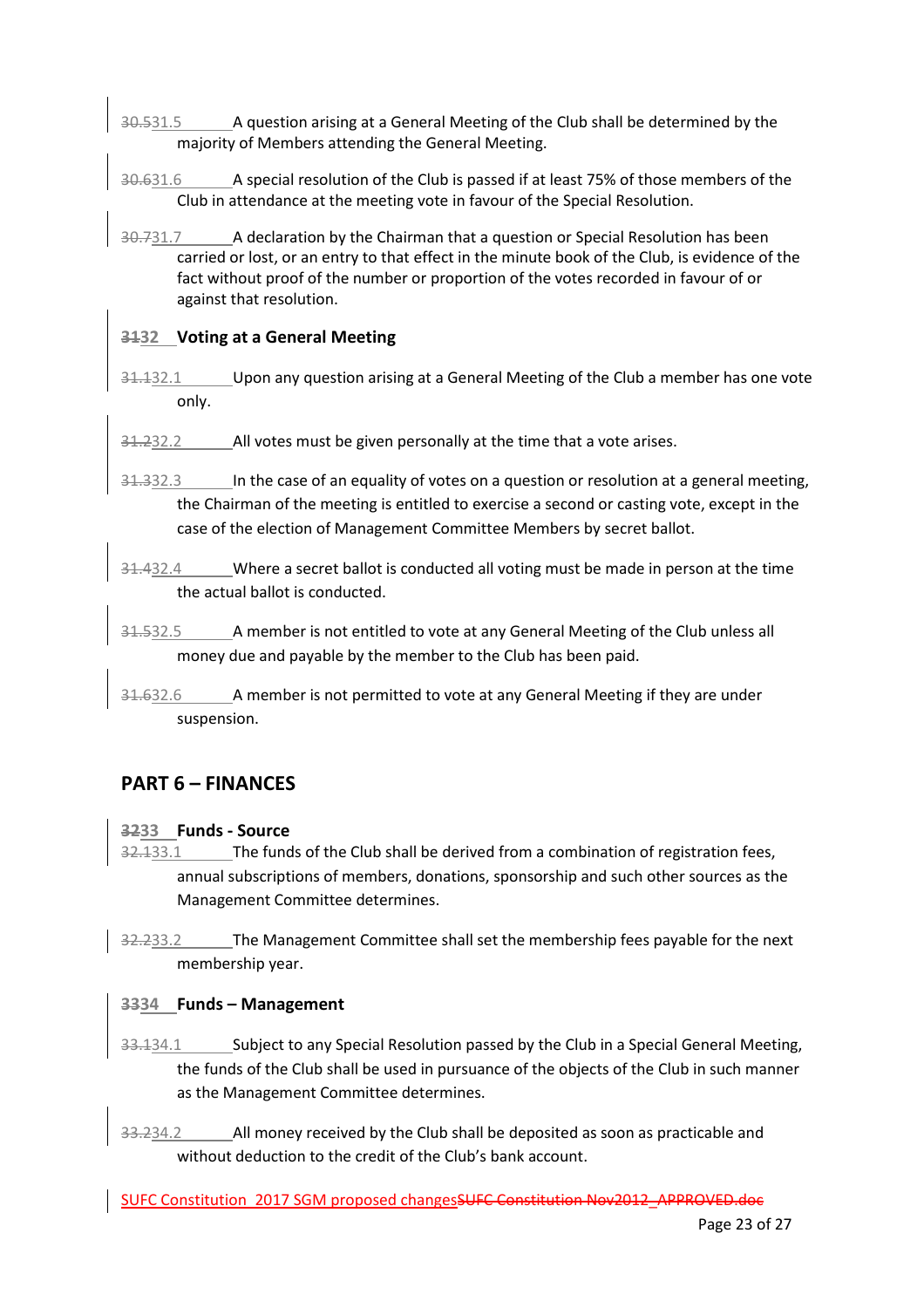- 33.334.3 The Club shall as soon as practicable after receiving money, issue an appropriate receipt.
- 33.434.4 All accounts, greater than an amount stipulated by the Management Committee annually, shall be paid by cheque or Electronic Funds Transfer.
- 33.534.5 The President Chair of each Sub-Committee may authorize emergency purchases, not exceeding an amount stipulated by the Management Committee annually, in any calendar month, required by their committee to operate normally. Any such purchases must be advised to the Management Committee at the next meeting.
- 33.634.6 Operating floats shall be kept by the canteen and the office.
- 33.734.7 No Sub-Committee and individual member shall conduct fundraising activities without the express written approval of the Management Committee and such activities must comply with all local, state and national statutes.
- 33.834.8 Funds raised in accordance with Clause 343.7 must be banked in an account approved by the Management CommitteeAssociation prior to any disbursement;
- 33.934.9 Disbursement of funds must be reported to the Management Committee and only be done in a manner agreed as part of the fund-raising approval.

## **3435 Bank Authority**

- 34.135.1 The Chairman, the Vice Chairman, the Secretary and the Finance Officer shall be signatories to all of the Club's bank accounts, investment accounts, shares, bonds or debentures.
- 34.235.2 All cheques must carry at least three signatures.

# **PART 7 – MISCELLANEOUS**

# **3536 Paid Employees of the Club**

35.136.1 All paid employees of the Club shall be appointed by the Management Committee.

- 35.236.2 The Management Committee shall determine, upon appointment of a paid employee, who that paid employee will report to.
- 35.336.3 The Secretary shall hold all contracts for paid employees.
- 35.436.4 A list of all paid employees shall be produced at the first meeting of the Management Committee after the Annual General Meeting.

# **3637 Indemnity**

36.137.1 \_\_ Indemnity of Officers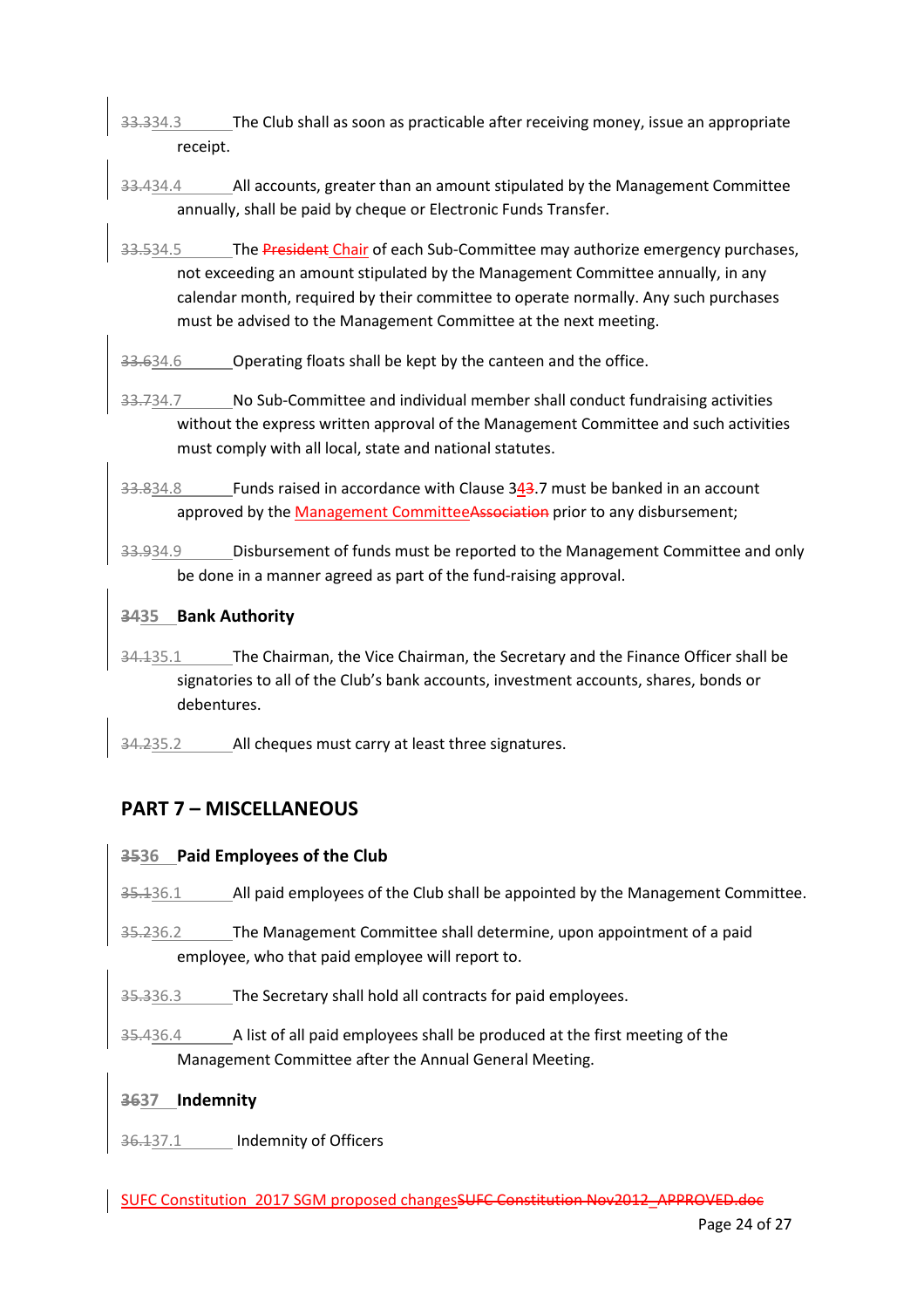Every person who is or has been:

- a) a Member of the Management Committee;
- b) a Member of a Sub-Committee of the Club appointed by the Management Committee or General Meeting

is entitled to be indemnified out of the property of the Club against:

- a) every liability incurred by the person in that capacity (except a liability for legal costs); and
- b) all legal costs incurred in defending or resisting (or otherwise in connection with) proceedings, whether civil or criminal or of an administrative or investigatory nature, in which the person becomes involved because of that capacity,

unless:

- c) the Club is forbidden by statute to indemnify the person against the liability or legal costs; or
- d) an indemnity by the Club of the person against the liability or legal costs would, if given, be made void by statute.

#### **36.237.2 Insurance**

The Club may pay or agree to pay, whether directly or through an interposed entity, a premium for a contract insuring a person who is or has been a Member of the Management Committee, Member of a Committee or Sub-Committee against liability incurred by the person in that capacity, including a liability for legal costs, unless:

- a) The Club is forbidden by statute to pay or agree to pay the premium; or
- b) The contract would, if the Club paid the premium, be made void by statute.
- c) The Club shall effect and maintain insurance as the Management Committee determines to ensure all Local, State and Federal Government Rules, Laws and Statutes are complied with.
- d) The maintaining of insurance is the responsibility of the Secretary who shall hold all current policies. These shall be produced at the first meeting of the Management Committee after the Annual General Meeting and by the Finance Officer once they are paid.

#### **3738 Public Officer**

The Finance Officer of the Club shall be the Public Officer.

37.238.2 The Public Officer shall be responsible for the receipt and submission of all documents to the Department of Fair Trading.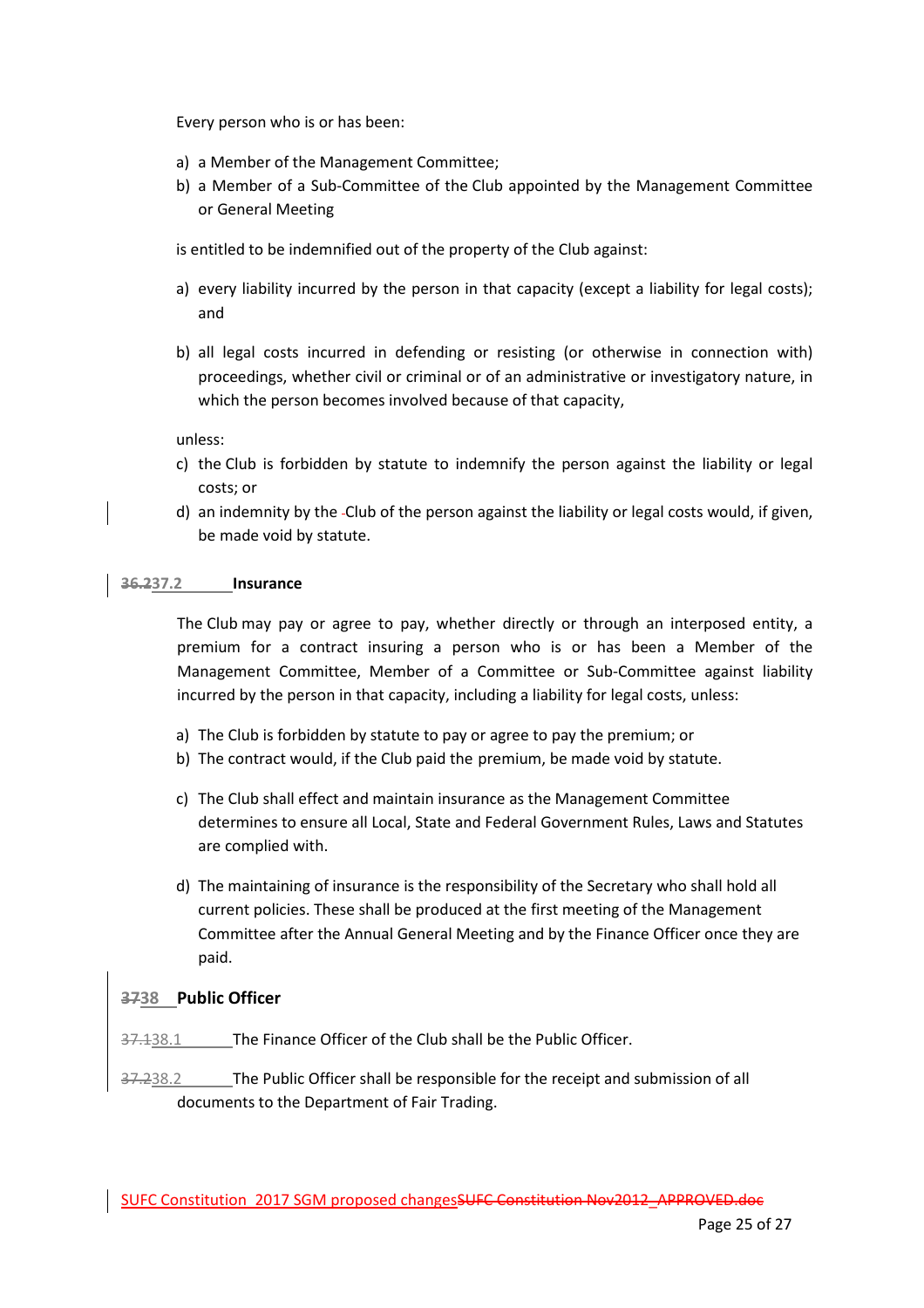### **3839 Common Seal**

The Common Seal of the Club shall be kept in the custody of the Public Officer.

- 38.239.2 The Common Seal shall not be affixed to any instrument except by the authority of the Management Committee and the affixing of the Common Seal shall be attested by the signatures either of:
	- a) two (2) Executive Officers of the Club or
	- b) two (2) members of the Management Committee and the Secretary of the Club

# **3940 Custody of Books**

39.140.1 Except as otherwise provided by these rules, the Secretary shall keep in his or her custody or under his or her control all records, books and other documents relating to the Club.

# **4041 Inspection of Books**

40.141.1 The minutes of meetings, records, books and other financial documents of the Club shall be open to inspection, free of charge, by any member of the Club within ten days of a written request being received by a member of the Management Committee.

# **4142 Service of Notices**

- 41.142.1 For the purpose of these rules, a notice may be served by or on behalf of the Club upon any member;
	- a) by delivering it to the person personally; or
	- b) by sending it by pre-paid post to the address of the person of the person appearing in the Register of Members as the address of the person; or
	- c) by sending it by facsimile transmission or some other form of electronic transmission to the address specified by the person for giving or serving the notice.
- 41.242.2 For the purpose of these rules, a notice is taken, unless the contrary is proved, to have been given or served:
	- a) in the case of a notice given or served personally, on the date on which it is received by the addressee, and
	- b) in the case of a notice sent by pre-paid post, on the date when it would have been delivered in the ordinary course or post, and
	- c) in the case of a notice sent by facsimile transmission or some other form of electronic transmission, on the date it was sent, or if the machine from which the transmission was sent produces a report indicating that the notice was sent on a later date, on that date.

# **4243 Patrons**

42.143.1 The Club may elect a Patron or Patrons at the Annual General Meeting each year to foster the objectives of the Club within the local community.